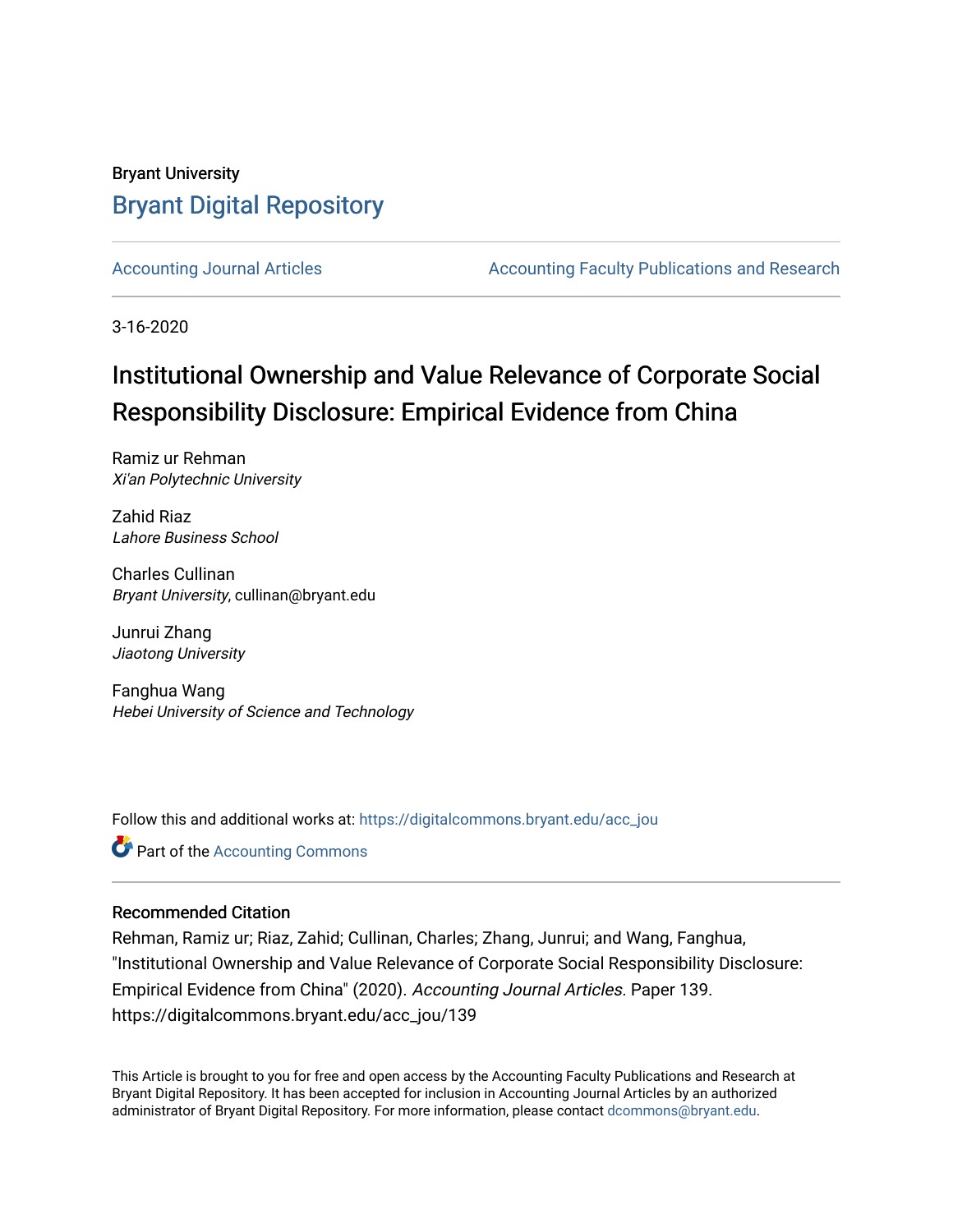

*Article*

# **Institutional Ownership and Value Relevance of Corporate Social Responsibility Disclosure: Empirical Evidence from China**

# **Ramiz ur Rehman 1,2,[\\*](https://orcid.org/0000-0001-6019-4781) , Zahid Riaz <sup>3</sup> , Charles Cullinan <sup>4</sup> , Junrui Zhang <sup>5</sup> and Fanghua Wang <sup>6</sup>**

- <sup>1</sup> School of Management, Xi'an Polytechnic University, Xi'an 710048, China<br><sup>2</sup> Labora Business School University of Labora Labora 54100, Bakistan
- <sup>2</sup> Lahore Business School, University of Lahore, Lahore 54100, Pakistan
- <sup>3</sup> Faculty of Business Administration, Lahore School of Economics, Lahore 53200, Pakistan; zahidriaz@lahoreschool.edu.pk
- <sup>4</sup> Department of Accounting, Bryant University, Smithfield, RI 02828, USA; cullinan@bryant.edu
- <sup>5</sup> Department, School of Management, Jiaotong University, Xi'an 710049, China; zhangjr@mail.xjtu.edu.cn
- <sup>6</sup> College of Film and Television, Hebei University of Science and Technology, Shijiazhuang 050018, China; wangfh@hebust.edu.cn
- **\*** Correspondence: ramiz\_rehman@xpu.edu.cn

Received: 15 February 2020; Accepted: 11 March 2020; Published: 16 March 2020



**Abstract:** We examine the relationship between corporate social responsibility (CSR) disclosure and firm value in China. Using a sample of listed companies on the Shanghai Stock Exchange from 2008 to 2012, we find that market value of a firm is higher when a company makes a lower level of CSR disclosure. Other things being equal, this relationship becomes positive when the CSR disclosure is moderated with the institutional ownership. With regard to the CSR disclosure, we found consistent results with respect to the little evidence that the *amount* of CSR disclosure is significantly associated with market value among those companies who chose to provide CSR disclosures. Taken together, these results indicate that the decision to disclose or not to disclose CSR information is value relevant to the level of institutional investors. These findings are important as they have made an attempt to resolve the earlier contradictory findings with respect to the relationship between market value and CSR disclosure. Furthermore, it has highlighted the value relevance of CSR disclosure regarding the type of shareholders/institutional investors.

**Keywords:** disclosure; corporate social responsibility; firm value; institutional investors; China

# **1. Introduction**

A firm may disclose discretionary information to reduce the firm's cost of capital (Cormier et al. (2011) [\[1\]](#page-14-0); Dhaliwal et al. [\[2\]](#page-15-0)) and/or increase firm value (Margolis et al. [\[3\]](#page-15-1); Cho et al. (2013) [\[4\]](#page-15-2); De Klerk et al. (2015) [\[5\]](#page-15-3)). The American Institute of Certified Public Accountants (1994, Chapter 4) [\[6\]](#page-15-4) asserts that "increased informative disclosure benefits users by reducing the likelihood that they will misallocate their capital". One area of discretionary disclosure is related to information on a company's corporate social responsibility (CSR). With respect to CSR disclosure, Reverte (2012) [\[7\]](#page-15-5) notes that "CSR reporting is a part of a firm's communication tools in order to decrease information asymmetries between managers and investors". (There is rich literature on the relationship between CSR *activities* and firm value (Wang et al. (2017) [\[8\]](#page-15-6)). Our research focuses on the CSR *reporting* and firm value.)

CSR notions were first widely discussed in China when Western multinational companies faced 'anti-sweatshop' campaigns which opposed supply chain conditions in some developing countries, including China (Pun 2003) [\[9\]](#page-15-7). Zhou (2006) [\[10\]](#page-15-8) notes that CSR *practices* began in China during the mid-1990s. CSR *disclosure* by Chinese firms is still a relatively recent innovation. In 2008, the Shanghai

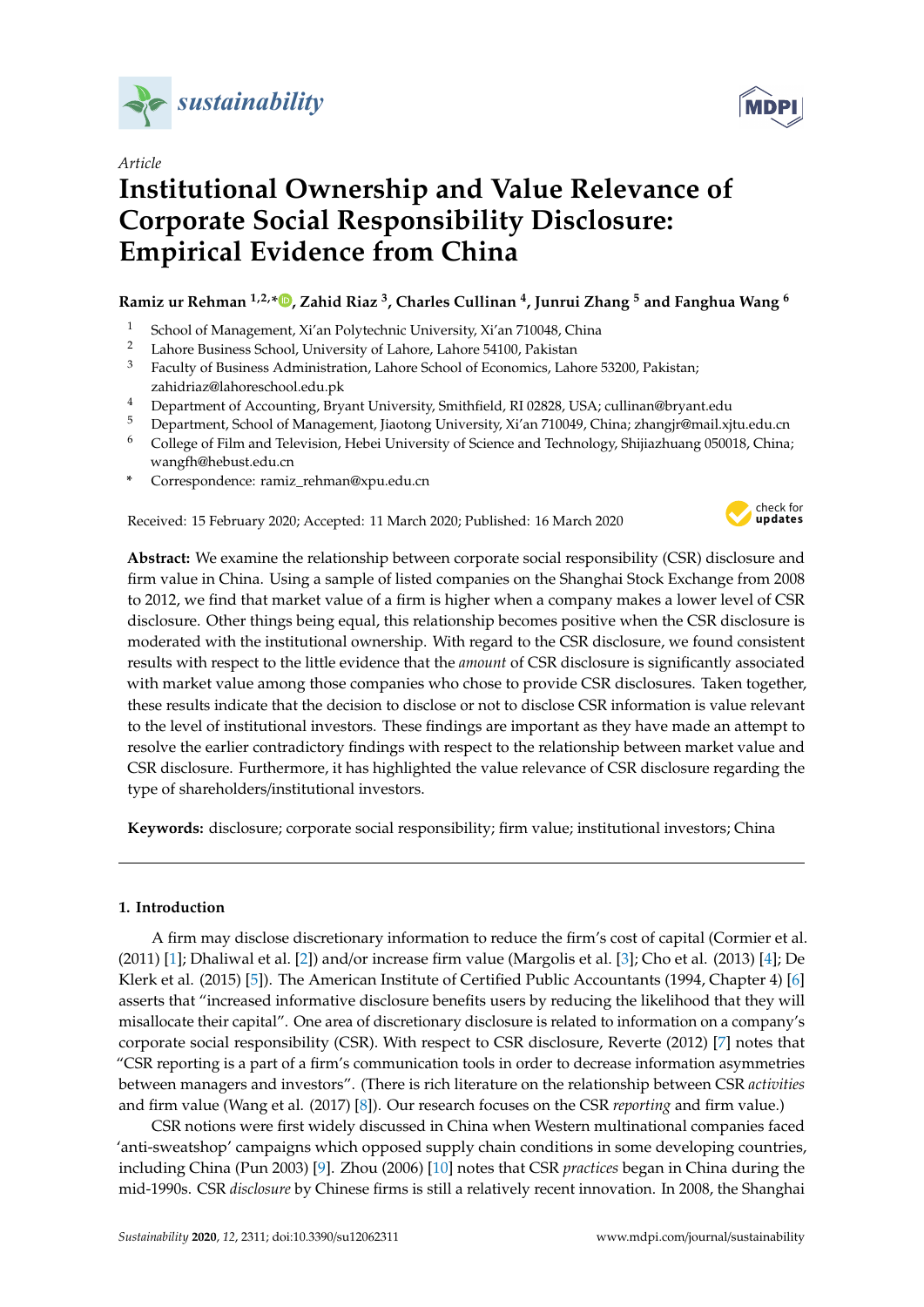Stock Exchange and China's State-owned Assets Supervision and Administration Commission (SASAC, 2011) [\[11\]](#page-15-9) began to encourage CSR information disclosure. The SASAC (2011, 18) [\[11\]](#page-15-9) indicates that state-owned "[e]nterprises... should establish an information releasing mechanism, providing update[d] and regular information about CSR performance and sustainable development, plans and measures in carrying out CSR".

China is no more an exception than other developing economies regarding the recent increase in CSR disclosure. As per the recent CSR survey of KPMG, there has been a tremendous surge in CSR disclosure in the Latin Americas followed by the Asia-Pacific, Europe and Middle East and Africa regions (KPMG, 2017) [\[12\]](#page-15-10). This increase in CSR disclosure has intensified the interests among researchers to examine the relationship between CSR disclosure and firm value.

The studies have been conducted in both developed and developing countries, which have found a positive relationship between CSR disclosure and market value of the firm (Cochran and Wood 1984 [\[13\]](#page-15-11); Orlitzky, Schmidt, and Rynes 2003 [\[14\]](#page-15-12); Alloche and Laroche 2005 [\[15\]](#page-15-13); De Bakker, Groenewegen, and den Hond 2005 [\[16\]](#page-15-14); Wu 2006 [\[17\]](#page-15-15); Nakao et al., 2007 [\[18\]](#page-15-16); Clarkson et al., 2011 [\[19\]](#page-15-17); Guenster et al., 2011 [\[20\]](#page-15-18)) [\[13–](#page-15-11)[20\]](#page-15-18). Simultaneously, other studies have found negative association between CSR disclosure and firm value (Wood and Jones 1995 [\[21\]](#page-15-19); Paine 2002 [\[22\]](#page-15-20); Iwata and Okada 2011 [\[23\]](#page-15-21); Barnett and Salomon, 2012 [\[24\]](#page-15-22)) [\[21–](#page-15-19)[24\]](#page-15-22). Furthermore, China has a unique culture and institutional environment (Chen, Hung, & Wang, 2018) [\[25\]](#page-15-23), and a business culture that engenders limited engagement between management and outside stakeholders. De Villiers and van Staden (2015) [\[5\]](#page-15-3), de Klerk and de Villiers (2012) [\[26\]](#page-16-0), and Gray et al. (2001) [\[27\]](#page-16-1) argue that institutional and cultural difference among countries can also influence the link between CSR disclosure and firm performance. These conflicting perspectives and inconsistent findings underline important research gaps (Isaksson and Woodside 2016) [\[28\]](#page-16-2).

In order to address the aforementioned gaps, this paper considers the potential outcomes of CSR disclosure practices of the Chinese firms. In a recent multilevel review of literature, Jamali and Karam (2018) [\[29\]](#page-16-3) have argued that CSR in the developing economies is locally embedded and governed by formal and informal actors. These differentiating factors give rise to the CSR of developing economies as a distinctive stream of management literature (Jamali and Karam, 2018) [\[29\]](#page-16-3); Basu and Palazzo, 2008 [\[30\]](#page-16-4). Consequently, we selected China as a relevant context to investigate the link between CSR disclosure and firm value. Furthermore, the Chinese context can enable us to discern the roles of formal and informal governance factors regarding CSR disclosure.

We focused on Chinese companies for other reasons as well. For instance, Wang and Chen [\[8\]](#page-15-6) argue that the presence of foreign institutional investors can be a key driver behind CSR disclosure as they may have greater interest in CSR and more power to affect disclosure than smaller local shareholders. Second, most studies considering the outcomes of CSR disclosures have focused on developed economies where the notion of CSR has been greatly refined to represent the current mainstream literature (Jamali and Karam 2018) [\[29\]](#page-16-3); Williams and Pei 1999 [\[31\]](#page-16-5); Smith, Adhikari, and Tondkar 2005 [\[32\]](#page-16-6); Gray and Bebbington 2007 [\[33\]](#page-16-7)). Fewer studies have been conducted on CSR disclosures in developing nations (Haniffa and Cook 2005 [\[34\]](#page-16-8); Islam and Deegan 2008 [\[35\]](#page-16-9)) [\[34,](#page-16-8)[35\]](#page-16-9), such as China where there can be distinctive political structure, social norms, and religious environment, thereby representing both formal and informal factors of governance (Baron and Tang 2009 [\[36\]](#page-16-10); Du et al. 2016 [\[37\]](#page-16-11)) [\[36](#page-16-10)[,37\]](#page-16-11). For example, Marquis et al. (2013) [\[38\]](#page-16-12) argue that the objective of issuing CSR reports can include gaining goodwill with the government, which has a more powerful economic role than in many developed countries. Singh (2017) [\[39\]](#page-16-13) notes that "Chinese firms are proactively reaching out to engage government, customers, investors, creditors and suppliers in multifaceted initiatives to bolster legal compliance, create better brand equity, strengthen financial oversight, and ensure sound manufacturing principles" [\[39\]](#page-16-13). Using a sample of the Chinese listed firms from 2008 to 2012, we found that market value of the firm is lower when a company discloses CSR information than when a company does make such disclosures. Notwithstanding, this relationship becomes opposite when more of the shares of the firms are owned by institutional investors. Taken together, these results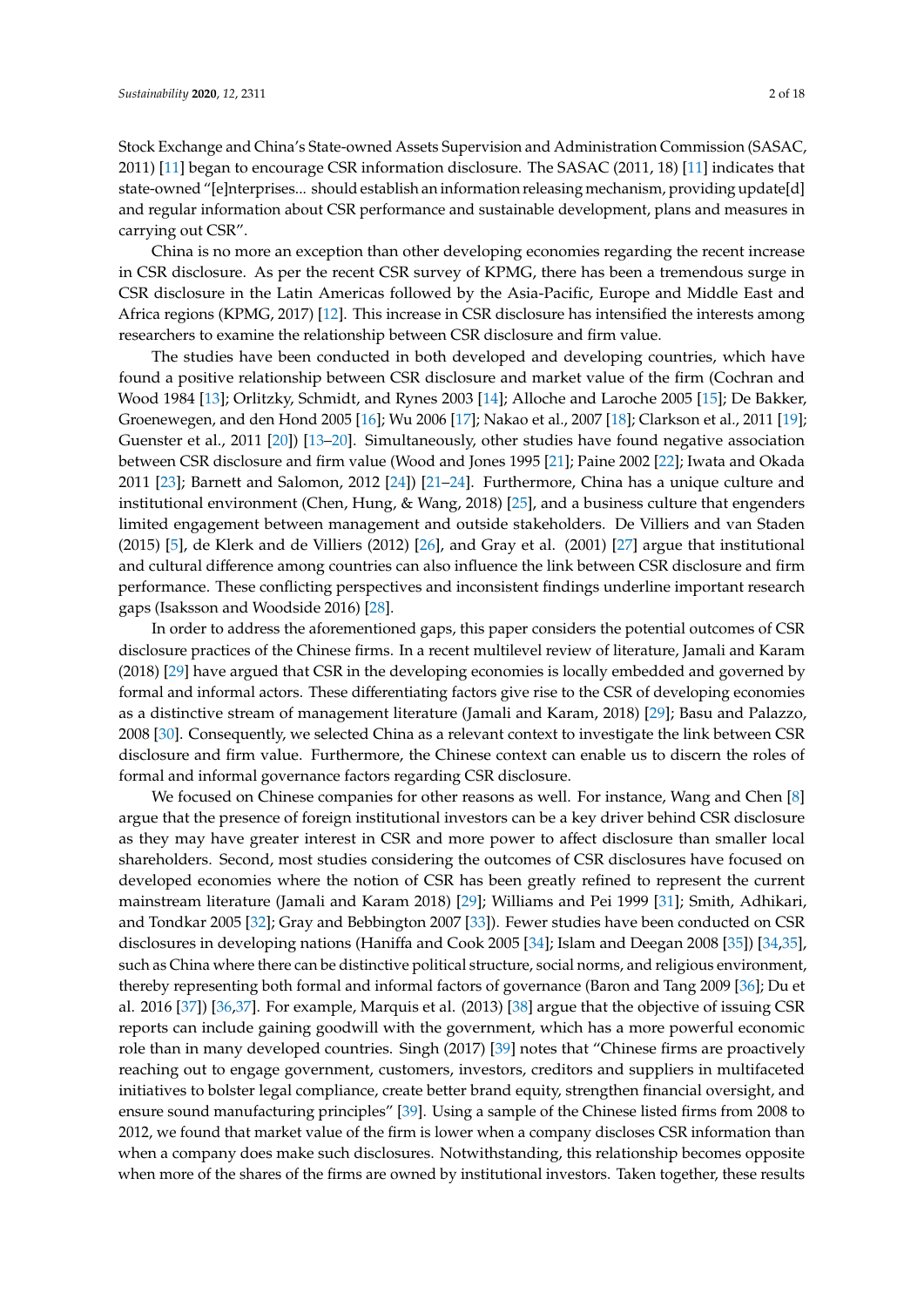indicate that the decision to disclose or not to disclose CSR information is value relevant to investors, especially institutional investors.

In the past, some studies have found a positive relationship between CSR disclosure and market value of the firm (Cochran and Wood 1984 [\[13\]](#page-15-11); De Bakker, Groenewegen, and den Hond 2005 [\[16\]](#page-15-14)). However, other studies found a negative association between CSR disclosure and firm value (Wood and Jones 1995 [\[21\]](#page-15-19); Paine 2002 [\[22\]](#page-15-20); Barnett and Salomon, 2012 [\[24\]](#page-15-22); Al-Dah 2018 [\[40\]](#page-16-14)). Our findings have addressed these conflicting perspectives and inconsistent findings in the context of a developing economy (Isaksson and Woodside [\[28\]](#page-16-2), 2016, Jamali and Karam, 2018 [\[29\]](#page-16-3)). Very recently, it is argued that the value relevance of CSR can be better understood through the juxtaposition of theory and context (Jamali and Karam, 2018 [\[29\]](#page-16-3); Windsor, 2019 [\[41\]](#page-16-15)). It is due to the fact that country specific conditions are currently shaping CSR. Jamali and Karam (2018) [\[29\]](#page-16-3) and Windsor (2019) [\[41\]](#page-16-15) have argued that CSR in the context of a developing economy should be considered as a distinctive stream. As a matter of fact, limited efforts have been made to comprehend the CSR in developing economies and CSR practices have been less formal in these countries (Matten and Moon, 2008 [\[42\]](#page-16-16); Jamali and Mirshak, 2007 [\[43\]](#page-16-17); Sajjad and Eweje, 2014 [\[44\]](#page-16-18); Jamali and Karam, 2018 [\[29\]](#page-16-3)). Consequently, we took the debate of *context-dependence CSR* forward and our findings confirm that the value relevance of CSR is contingent upon the level of institutional shareholding in China.

Our research contributes to the literature in the following manner. First, we extend the literature on the CSR disclosure/firm value relationship (de Villiers and Marques 2016) [\[45\]](#page-16-19), which has produced conflicting results (De Klerk, M., de Villiers, C., and van Staden, C. 2015 [\[5\]](#page-15-3); de Klerk and de Villiers, 2012 [\[27\]](#page-16-1); Murray et al. 2006 [\[46\]](#page-16-20); Schadewitz and Niskala, 2010 [\[47\]](#page-16-21)) across both developed and developing economies. Second, we demonstrate whether the CSR disclosure/firm value relationship can be influenced by any other extraneous factors, such as the extent of institutional shareholding. Our findings confirm the notion that Chinese firms are willing to incur the marginal cost of increasing disclosure if there is substantial economic interaction between the institutional investors and firms. It is imperative to mention that in recent times institutional shareholding has become more prevalent in China (Jiang and Kim 2015) [\[48\]](#page-17-0), and institutional investors may have more concern about CSR disclosures than other types of investors (Wang and Chen 2017) [\[8\]](#page-15-6).

# **2. Theory and Hypotheses**

### *2.1. CSR Disclosure and Financial Markets*

Agency theory suggests that the proper functioning of capital markets can be impaired if there is information asymmetry due to inadequate disclosure (Beaver, 1998 [\[49\]](#page-17-1); Diamond & Verrecchia, 1991 [\[50\]](#page-17-2)). Monitoring by the shareholders (the principals in agency theory) can be improved through frequent and consistent disclosure of information, and disclosures can enable shareholders to manage conflicts of interest in an agency relationship (Gilson & Kraakman, 1984 [\[51\]](#page-17-3); Merton, 1987 [\[52\]](#page-17-4); Thévenoz & Bahar, 2007:19 [\[53\]](#page-17-5)) [\[51–](#page-17-3)[53\]](#page-17-5). An effective monitoring through disclosure can decrease the firm's cost of capital and enable shareholders to more effectively assess risk and make investment decisions (Diamond & Verrecchia, 1991 [\[50\]](#page-17-2), (Healy and Pelepu 2001) [\[54\]](#page-17-6). More disclosure can also reduce managerial opportunism and market failures (Cooper & Keim, 1983 [\[55\]](#page-17-7); Eisenhardt, 1989 [\[56\]](#page-17-8)) [\[55,](#page-17-7)[56\]](#page-17-8).

There has been an increase in the level of CSR disclosure for many companies in present times, which often results from regulatory interventions (Jain, Aguilera, & Jamali, 2017 [\[57\]](#page-17-9); Qian & Schaltegger, 2017 [\[58\]](#page-17-10); Shabana, Buchholtz, & Carroll, 2017 [\[59\]](#page-17-11)) [\[57](#page-17-9)[–59\]](#page-17-11). The empirical literature provides mixed results with respect to the impact of the disclosure of CSR information on the share prices. For instance, Lorraine et al. (2004) [\[60\]](#page-17-12) suggest companies that disclose negative environmental and social information experience decline in share prices, but the share price does not react to positive CSR information. However, Curran and Moran (2007) [\[61\]](#page-17-13) found no relationship between deletion or inclusion of a firm on the FTSE4Good UK Index and financial returns. In the context of emerging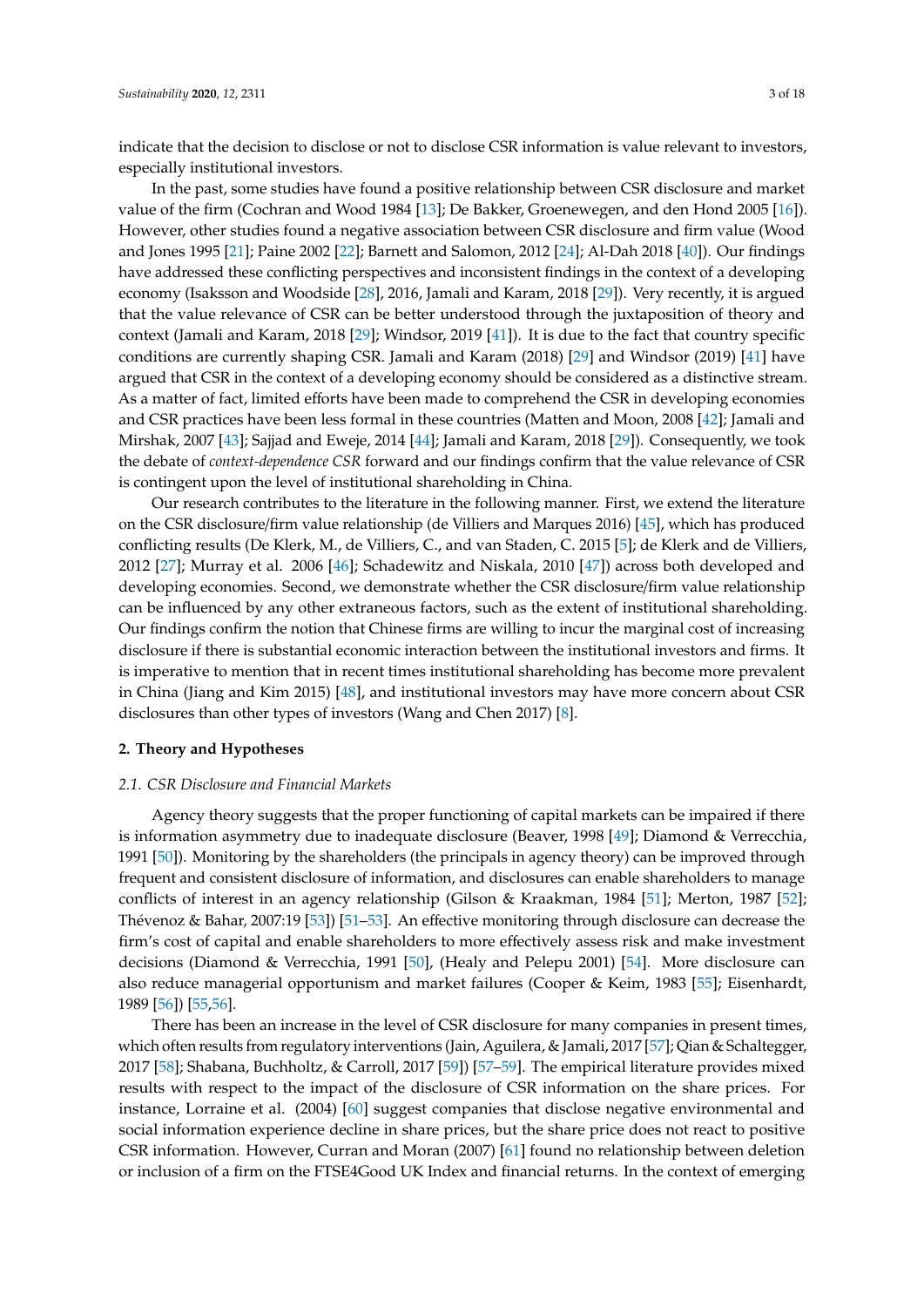economies, research also finds conflicting results regarding the value relevance of CSR disclosure and presents a need for further research (Chen et al., 2018 [\[25\]](#page-15-23); de Klerk et al., 2015 [\[5\]](#page-15-3); Jain et al., 2017 [\[57\]](#page-17-9); Wang, Dou, & Jia, 2016 [\[62\]](#page-17-14)).

A recent literature review of CSR disclosure has found that the concerns of key *local* stakeholders, including regulators, shareholders, institutional investors, creditors, environmentalists, and the media, are considered very significant regarding the level of CSR information disclosure in developed economies (Ali, Frynas, & Mahmood, 2017) [\[63\]](#page-17-15). However, the CSR disclosure in developing economies is related to *non-local* actors, such as international buyers, institutional/foreign investors, international media, and supra-national regulatory bodies (Ali et al., 2017) [\[63\]](#page-17-15). In the case of China, the notion of CSR disclosure became popular in 2008 and research has produced mixed results on the antecedents and outcomes of such disclosure in China (Chen et al., 2018 [\[25\]](#page-15-23); Cheng, Lin, & Wong, 2016 [\[64\]](#page-17-16)). Focusing on antecedents, Li, Luo, Wang and Wu (2013) [\[65\]](#page-17-17) found that companies with stronger financial performance disclose more CSR information, and this relationship was stronger for non-state-owned enterprises. With regard to outcomes of CSR disclosure, Ye and Zhang (2011) [\[66\]](#page-17-18) found a U-shaped relationship between CSR disclosure and costs of debt financing in China. In this backdrop, we examine the value relevance of CSR information in China and explore how the level of institutional shareholding can impact the value relevance of CSR disclosure.

# *2.2. Value Relevance of CSR Disclosure*

Due to a recent surge in CSR disclosure, researchers have started to ascertain the value relevance of CSR disclosure by examining the direct link between market value of a firm and CSR disclosure. Some studies have examined the relationship between CSR disclosure and financial performance/firm value have found a positive link (for details see, e.g., Cochran and Wood, 1984 [\[13\]](#page-15-11); Orlitzky, Schmidt, and Rynes 2003; Alloche and Laroche 2005 [\[14\]](#page-15-12); De Bakker, Groenewegen, and den Hond 2005 [\[16\]](#page-15-14); Wu 2006; Nakao et al., 2007 [\[17\]](#page-15-15); Clarkson et al., 2011 [\[19\]](#page-15-17); Guenster et al., 2011 [\[20\]](#page-15-18)). Although, other studies do not find a positive relationship (for details see, e.g., Wood and Jones 1995 [\[21\]](#page-15-19); Paine 2002 [\[22\]](#page-15-20); Iwata and Okada 2011 [\[23\]](#page-15-21); Barnett and Salomon, 2012 [\[24\]](#page-15-22)).

Even the recent studies have found inconsistent results regarding the value relevance of CSR disclosure (for details see Cho et al. 2015 [\[67\]](#page-17-19); Cahan et al. 2016 [\[68\]](#page-17-20); de Villiers and Marques 2016 [\[45\]](#page-16-19); Plumlee et al. 2015 [\[69\]](#page-17-21)). Furthermore, these studies argue that the relationship between CSR disclosure and firm value can be contingent on an institutional context. For instance, de Villiers and Marques (2016) [\[45\]](#page-16-19) found that the CSR disclosure and market value relationship is stronger in developed economies due to robust market and non-market institutions. These countries have usually strong democratic governance systems, a market-oriented regulatory regime, and more freedom of expression. They posit that this stronger relationship is related to the greater ability of investors to voice their concerns, thereby leading to investor protection through increased disclosure and transparency. Conversely, Cahan et al. (2016) [\[68\]](#page-17-20) found that unanticipated CSR disclosure is positively related with the firm value in the context of weaker national institutions. Furthermore, Islam et al. (2008) [\[35\]](#page-16-9) has found that the domestic Chinese companies often disclose anti-bribery information in their CSR reports to generate their social capital. As China has introduced several initiatives for the regulation of CSR in 2008, consequently, it is very relevant to investigate the value relevance of CSR disclosure in the context of China.

Generally, the empirical evidence provides greater support that companies of better financial performance and cash flows make higher levels of CSR disclosure. The value relevance of CSR disclosure demonstrates that better performing firms are willing to commit more resources for CSR activities and their disclosure (Peloza 2009 [\[70\]](#page-17-22), p. 1518). According to the theory of slack resources, the other strand of literature, however, argues that firms with better financial performance preferred to spend these resources for CSR activities, thereby confounding the link between CSR and firm performance (Waddock and Graves, 1997 [\[71\]](#page-17-23)). Besides, it has been argued that firms in financial distress may have little intention to invest in CSR and therefore denote better performance as the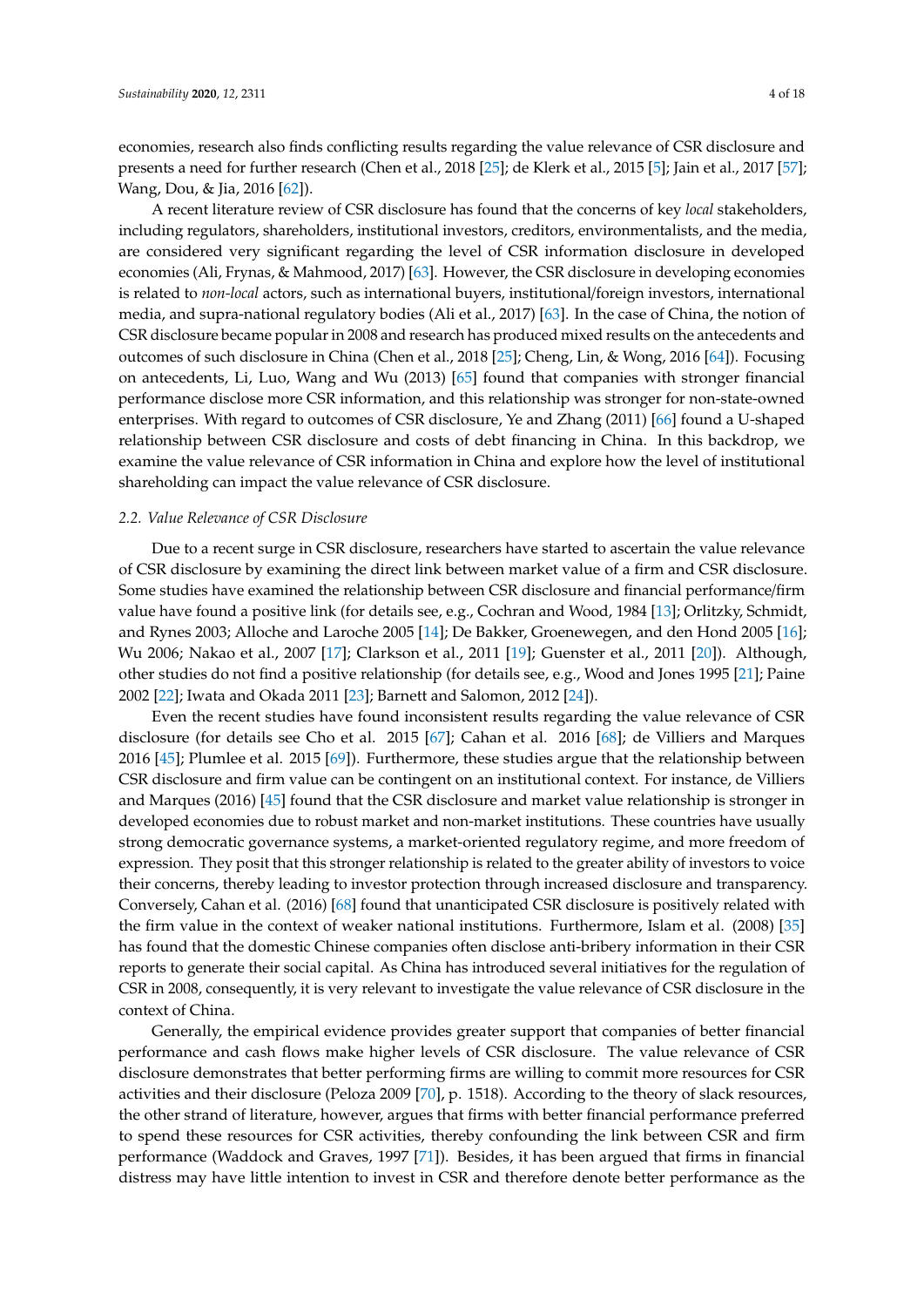antecedent of more CSR (McGuire et al., 1990 [\[72\]](#page-17-24); Godfrey et al., 2009 [\[73\]](#page-17-25)). This argument was examined in the context of a developing economy—Ghana—and Julian and Ofori-dankwa (2013) [\[74\]](#page-18-0) found that better performing firms were allocating less resources for CSR activities. Similarly, a meta-analysis study of Wang et al. (2016) [\[62\]](#page-17-14) did not find any support in the favor of slack resources theory of CSR, thereby rejecting the notion of reverse causality between the financial performance and CSR performance of the firm. Moreover, recent studies of value relevance of CSR disclosure mostly found that greater disclosure is associated with higher market value of the firms (for details see, Cahan et al. 2016 [\[68\]](#page-17-20); de Villiers and Marques 2016 [\[45\]](#page-16-19); Wang et al. 2016 [\[62\]](#page-17-14); Ali et al., 2017 [\[63\]](#page-17-15); Plumlee et al. 2015 [\[69\]](#page-17-21)). In the light of the above discussion, we propose a positive, direct, and significant relationship between CSR disclosure and market value of firms.

# **Hypothesis 1:** *The disclosure of CSR is positively related with the market value of the firm.*

#### *2.3. Institutional Shareholding and Value Relevance of CSR Disclosure*

Recent research has begun to consider the role of institutional investors in the CSR disclosure/firm value relationship (Cho et al. 2015 [\[67\]](#page-17-19); Cahan et al. 2016 [\[68\]](#page-17-20); de Villiers and Marques 2016 [\[45\]](#page-16-19)). For example, de Villiers and Marques (2016) [\[45\]](#page-16-19) found that the CSR disclosure/market value relationship is stronger in developed economies, which they suggest it is related to the greater ability of investors to voice their concerns, thereby leading to investor protection through increased disclosure and transparency. Due to their larger shareholding and influence, it has been argued that institutional investors can have a greater voice in demanding more CSR disclosure (Solomon and Solomon, 2006 [\[75\]](#page-18-1); Solomon, Solomon and Norton, 2002 [\[76\]](#page-18-2)).

Institutional investors may be one of the factors that can enhance the CSR disclosure and firm value relationship. In the context of the UK, disclosure about environmental information (a subset of CSR disclosure) is considered relevant by both institutional and individual shareholders (Solomon and Solomon, 2006 [\[75\]](#page-18-1) (de Villiers and van Staden, 2010 [\[77\]](#page-18-3)). Some research suggests that CSR disclosure can reveal the current strategies and preparedness of firms and therefore assist institutional investors in making better projections of future cash flows and earnings (de Klerk, de Villiers, van Staden, 2015) [\[5\]](#page-15-3). Likewise, more CSR disclosure can appeal to institutional investors who typically have longer term investment horizons (Dhaliwal et al., 2011 [\[2\]](#page-15-0); de Klerk, de Villiers, van Staden, 2015 [\[5\]](#page-15-3)).

In early 2008, the China Security Regulatory Commission (CSRC) and the State General Administration of Foreign Exchange (SAFE) began to permit foreign institutional investors access to the Chinese equity markets. Institutional investors have increased their holdings of Chinese shares and these investors are the main driving force of CSR disclosures in China because individual and Chinese retail investors have little knowledge about CSR (Wang and Chen 2017 [\[8\]](#page-15-6)); Jiang and Kim 2015 [\[48\]](#page-17-0), Lin, 2010 [\[78\]](#page-18-4). In this regard, the empirical evidence suggests that institutional investors seem to be more vigilant towards the CSR-related actions of Chinese firms and therefore they value CSR disclosure (Firth et al. 2016 [\[79\]](#page-18-5); Peng et al. 2013 [\[80\]](#page-18-6); Wang et al., 2017 [\[8\]](#page-15-6)).

As mentioned earlier, better disclosure of CSR activities can assist firms to address the issue of information asymmetry and enable them to better assess risk and value equities (Cho et al., 2013 [\[4\]](#page-15-2); de Klerk, de Villiers, van Staden, 2015 [\[5\]](#page-15-3)). Institutional investors may have the knowledge and interest in CSR disclosure and the long-term perspective to see the value in CSR activities. We therefore propose that institutional investors can moderate the relationship between CSR disclosure and firm value—the CSR disclosure/firm value relationship may be stronger when institutional investors hold more of a firm's shares. Our second hypothesis is therefore proposed in the following manner.

**Hypothesis 2:** *Institutional shareholding positively moderates the relationship between CSR disclosure and firm value.*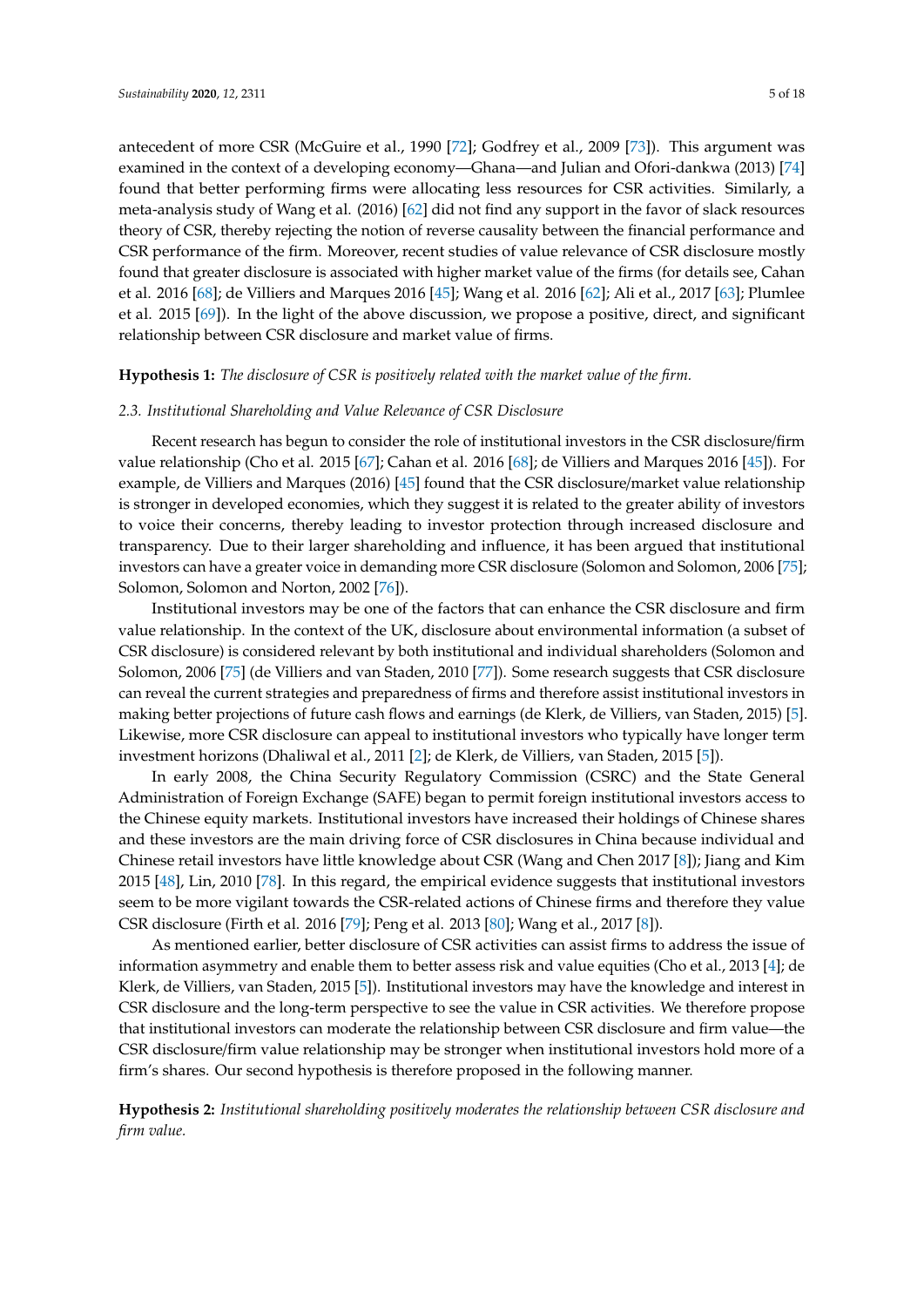# **3. Research Design**

# *3.1. Sample*

The initial sample consisted of all Chinese firms listed on the Shanghai Stock Exchange from the period 2008 to 2012. Our sample starts in 2008 when the State-owned Assets Supervision and Administration Commission and the Shanghai Stock Exchange began to encourage companies to disclose CSR information. The financial data of the sample companies A-share were collected from China Stock Market and Accounting Research (CSMAR). Due to different reporting requirements, we have excluded firms that belong to the financial industry (Haniffa and Cook, 2005 [\[34\]](#page-16-8); Qi et al., 2013 [\[65\]](#page-17-17).

Data were taken from the CSMAR database. The details of the sampling process are summarized in Table [1.](#page-6-0) The sample was divided into two categories: firms that disclose CSR (DCSR firm-years) and those that did not disclose CSR information (NDCSR firm-years). Panel A indicates that the total percentage of CSR-disclosing firm for all years is 18.13% (1835/10,118). This percentage is lower than comparable percentages in developed countries, such as the 41.1% disclosure rate among US firms found by Holder-Webb et al. (2009) [\[81\]](#page-18-7), and the 53% disclosure rate among the largest 100 companies of 22 countries in 2008 reported by KPMG (2011) [\[12\]](#page-15-10). Since 2008, Chinese stock exchanges and the State-owned Assets Supervision and Administration Commission have encouraged disclosure of CSR performance for Chinese firms. The number of Chinese-listed companies reporting CSR information increased from 168 in 2008 to 535 in 2012. The different relative power of institutional shareholders in China, the distinctive cultural/political environment in China, and explicit encouraging of CSR disclosure in China, make the Chinese context an appropriate context in which the impact of voluntary CSR disclosure on firm value can be examined. This increasing trend of CSR can be observed in Table [1](#page-6-0) over the years from 2008 to 2012. The percentage of companies disclosing CSR information increased from 10.42% in 2008 to 22.35% in 2012. The distribution of the sample as per the industry category is presented in Panel B of Table [2.](#page-7-0)

<span id="page-6-0"></span>

| Year  | <b>DCSR</b> | <b>NDCSR</b> | <b>Total</b> |
|-------|-------------|--------------|--------------|
| 2008  | 168         | 1443         | 1611         |
| 2009  | 176         | 1572         | 1748         |
| 2010  | 439         | 1642         | 2081         |
| 2011  | 517         | 1768         | 2285         |
| 2012  | 535         | 1858         | 2393         |
| Total | 1835        | 8283         | 10,118       |

**Table 1.** Panel A: Year-wise sample distribution.

# *3.2. Dependent Variable and Empirical Model*

To examine the potential relationship between CSR disclosure and market value of the firm, this study follows the Ohlson valuation theory model (1995) [\[82\]](#page-18-8). In his contribution, Ohlson asserts that the expected earnings of a firm can be predicted though accounting earnings and the value of relevant information not yet captured by accounting measures.

Model 1

$$
\frac{MV_{i,t+1}}{TA_{i,t-1}} = \alpha + \beta_0 \frac{BV_{i,t-1}}{TA_{i,t-1}} + \beta_1 \frac{NI_{i,t}}{TA_{i,t-1}} + \beta_2 DCSR_{i,t} + \beta_3 SOE_{i,t} + \beta_4 InstSH_{i,t} + \beta_5 SOE X DCSR_{i,t} + \beta_6 InstSH X DCSR_{i,t} + \sum_j^n \beta_j C_{i,t} + \mu_i + \epsilon_i
$$
\n(1)

where *MVi*, *<sup>t</sup>*+<sup>1</sup> is a market value of ith firm at t+1 time period, *BVi*,*t*−<sup>1</sup> *TAi*,*t*−<sup>1</sup> is the ratio of book value to total asset of ith firm at t-1 time period,  $\frac{N I_{i,t}}{TA_{i,t-1}}$  is the ratio of firm net income at time period t to total assets at t-1, and *DCSRi*,*<sup>t</sup>* is a dummy variable which measures whether the firm discloses CSR information. The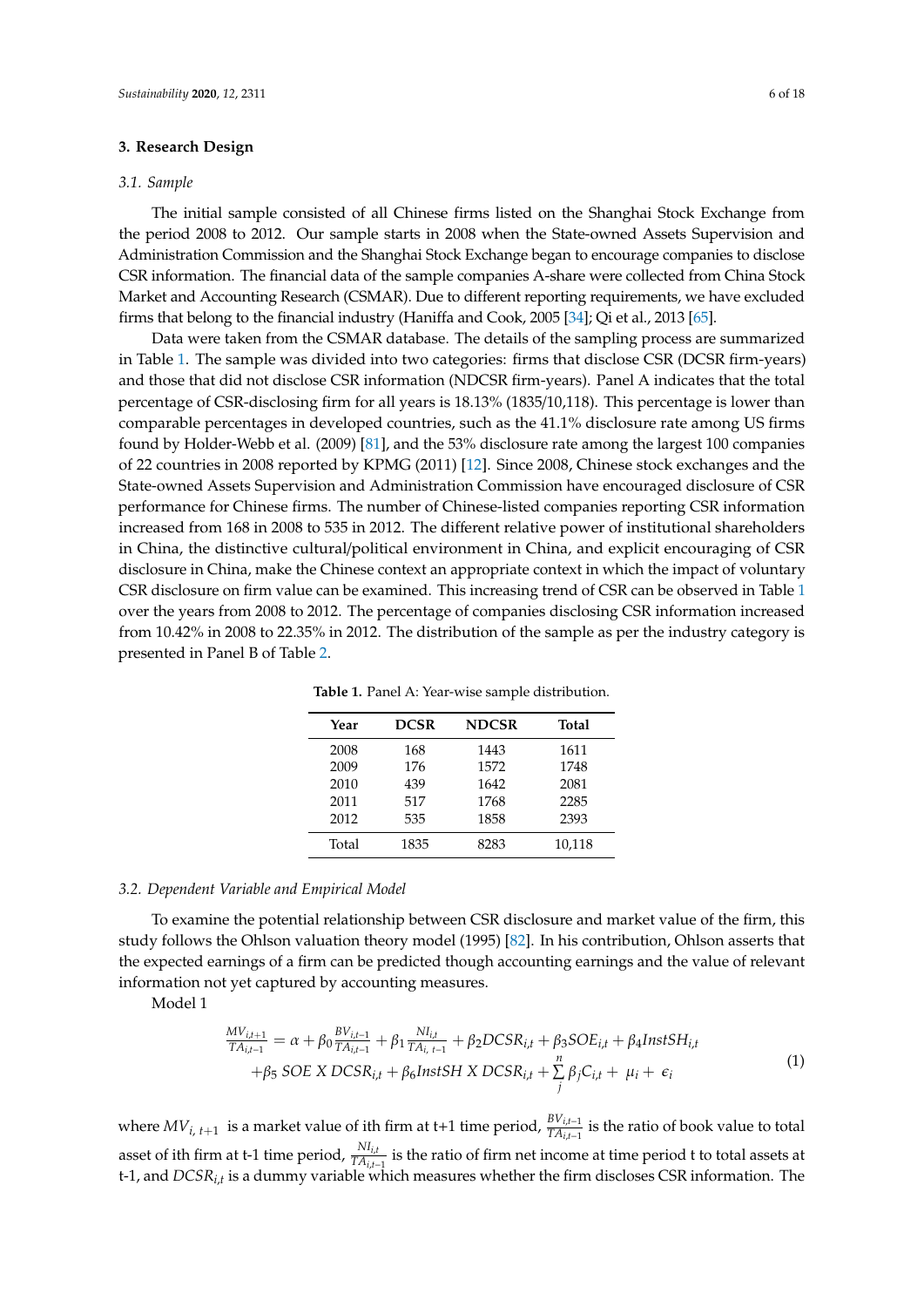DCSR variable takes the value of 1 if the firm discloses CSR information, and 0 otherwise. The DCSR variable is used to test Hypothesis 1, which posits a positive relationship between CSR information disclosure and firm market value. *InstSHi*,*<sup>t</sup>* is the percentage of shares held by institutional shareholders. We interact the *InstSHi*,*<sup>t</sup>* variable with the DCSR variable to test Hypothesis 2, which suggests that the CSR disclosure/firm value relationship is stronger when institutional shareholders own more of the firm's shares. SOE (State Owned Enterprise) is a dummy variable with a value of 1 if the firm is a state-owned enterprise, and 0 if the firm is not state-owned. SOE is included in this study as a control variable. Beginning in 2008, SOEs were encouraged by the Chinese State-owned Assets Supervision and Administration Commission (SASAC) to follow good CSR practices and to report on their CSR activities (SASAC, 2011) [\[11\]](#page-15-9).

<span id="page-7-0"></span>

| <b>Industry Name</b>                                       | <b>DCSR</b> | <b>NDCSR</b> | Total  | % of DCSR |
|------------------------------------------------------------|-------------|--------------|--------|-----------|
| Agriculture, forestry, animal husbandry and fishery        | 34          | 178          | 212    | 16        |
| Coal, oil and gas, mining services                         | 77          | 130          | 207    | 37        |
| Cement, textiles, sugar, food, beverages, cooking oil      | 360         | 2098         | 2458   | 15        |
| Chemical raw materials and chemical products               | 111         | 592          | 703    | 16        |
| Electronic components                                      | 55          | 340          | 395    | 14        |
| Non-metallic minerals                                      | 55          | 266          | 321    | 17        |
| Black metal smelting and rolling processing                | 59          | 105          | 164    | 36        |
| Non-ferrous metal smelting and rolling processing          | 81          | 123          | 204    | 40        |
| Petrochemical and other industrial specialized equipment   | 82          | 402          | 484    | 17        |
| Transportation equipment                                   | 71          | 364          | 435    | 16        |
| Electrical machinery and equipment                         | 81          | 378          | 459    | 18        |
| Pharmaceutical                                             | 90          | 426          | 516    | 17        |
| Power, steam, hot water production and supply industry     | 83          | 261          | 344    | 24        |
| Construction                                               | 39          | 159          | 198    | 20        |
| Transportation industry                                    | 100         | 244          | 344    | 29        |
| Computer application services                              | 123         | 665          | 788    | 16        |
| Tobacco and household goods, energy, materials             | 88          | 467          | 555    | 16        |
| Real estate                                                | 123         | 442          | 565    | 22        |
| Scientific research, health care, tourism, social services | 38          | 284          | 322    | 12        |
| Information dissemination, publication communication       | 17          | 88           | 105    | 16        |
| Comprehensive industries                                   | 68          | 271          | 339    | 20        |
| Total                                                      | 1835        | 8283         | 10,118 |           |

**Table 2.** Panel B: Sample distribution.

We also include a variety of control variables in our firm value models. *Ci*,*<sup>t</sup>* represents the other control variable, such as firm size, defined as the natural logarithm of total assets.

Model 2

In addition to measuring whether the company discloses CSR information or not (in Model 1), we also considered the extent of such CSR disclosures in Model 2.

$$
\frac{MV_{i,t+1}}{TA_{i,t-1}} = \alpha + \beta_0 \frac{BV_{i,t-1}}{TA_{i,t-1}} + \beta_1 \frac{NI_{i,t}}{TA_{i,t-1}} + \beta_2 CSRScore_{i,t} + \beta_3 SOE_{i,t} + \beta_4 InstSH_{i,t} \n+ \beta_5 SOE X CSRScore_{i,t} + \beta_6 InstSH X CSRScore_{i,t} + \sum_{j}^{n} \beta_j C_{i,t} + \mu_i + \epsilon_i
$$
\n(2)

Firms may have differing levels of disclosures in their CSR reports. Categories of disclosures include worker safety, system construction, public relations, environmental protection, customer protection, delivery protection, staff protection, creditor protection, and shareholder protection. A CSR score was developed based on the extent of CSR disclosures. If a firm discloses one CSR item, it is coded as 1 and if the firm discloses all the possible items, the CSR score is coded as 10. As with Model 1, we also tested this model using the log of market value as the dependent variable.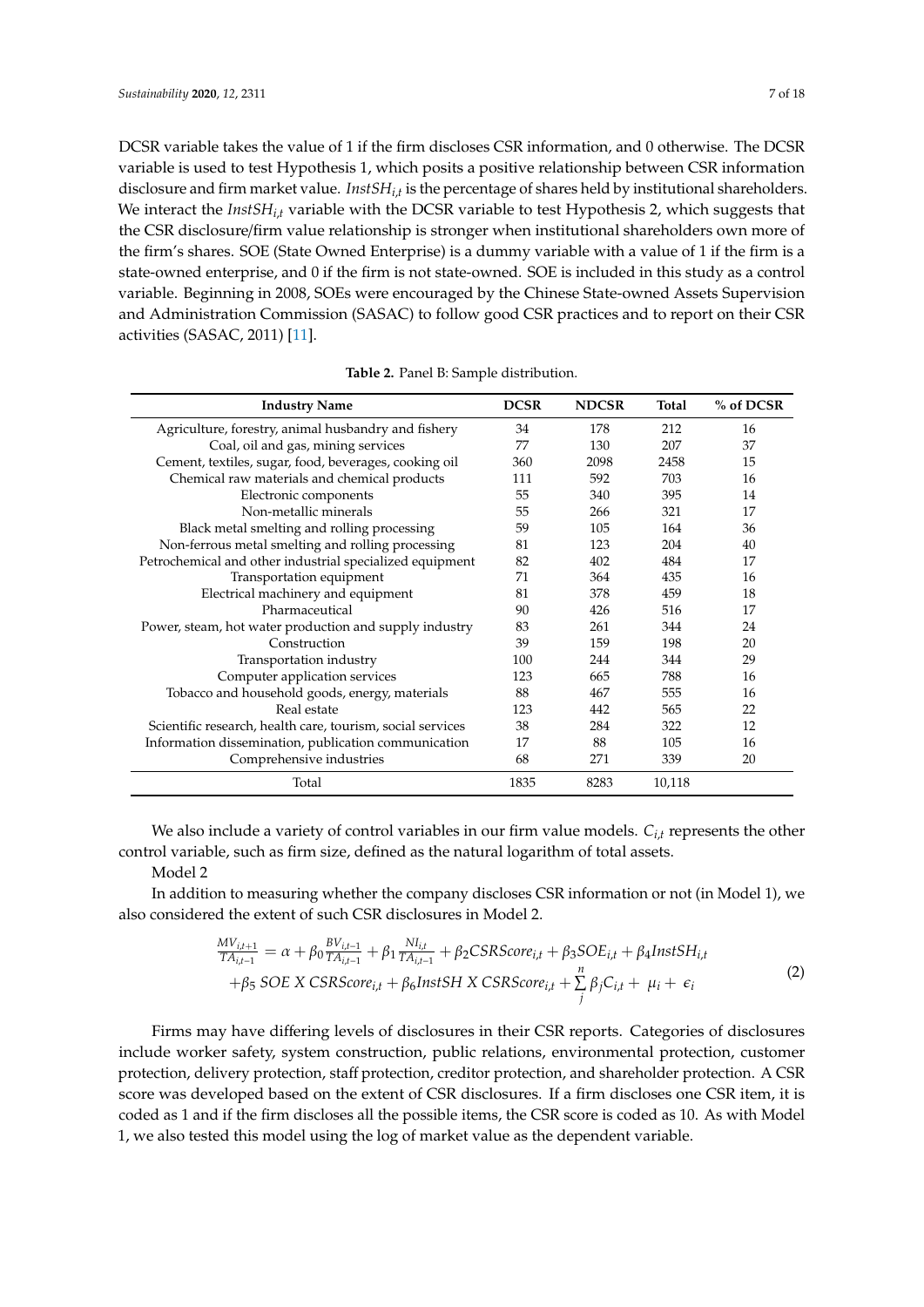# **4. Results and Findings**

#### *4.1. Descriptive Statistics*

<span id="page-8-0"></span>Descriptive statistics of the sample companies are presented in Table [3.](#page-8-0) The mean market value to total assets of the full sample is 2.2, with a minimum and maximum value of 0.28 and 1.40, respectively. The average (logged) firm size is 21.62, which is consistent with Qi et al., 2013 [\[65\]](#page-17-17).

| Variable                    | Mean  | Min     | Max   | Std. Dev. |
|-----------------------------|-------|---------|-------|-----------|
| Market Value to Asset       | 2.2   | 0.28    | 9.9   | 1.40      |
| BV to Asset                 | 0.53  | $-0.53$ | 0.998 | 0.26      |
| Net Income to Asset         | 0.06  | $-2.39$ | 8.44  | 0.24      |
| <b>Size</b>                 | 21.62 | 14.10   | 27.85 | 1.26      |
| CSR Disclosure *            | 19%   | 0       |       |           |
| <b>CSR</b> Score            | 1.46  |         | 10    | 3.09      |
| State Owned Ent. **         | 48%   |         |       |           |
| Institutional Shareholding  | 8.26  |         | 78.01 | 12.82     |
| <b>Board Size</b>           | 8.69  |         | 18    | 2.35      |
| <b>Independent Director</b> | 3.1   |         | 8     | 0.86      |

**Table 3.** Descriptive statistics—full sample.

Note: \* The percentage of firms in the total sample which make CSR disclosures. \*\* The percentage of firms which are state owned enterprises in the sample.

We present comparisons of means in Table [4.](#page-8-1) Most of the variables are different between the DCSR (CSR disclosing) and NDCSR (non-CSR disclosing) sub-samples. For example, the mean market value of DCSR firms is significantly greater than NDCSR firms. The mean values of net income, book value, and size of DCSR firms are also significantly higher for DCSR than for NDCSR firms. The mean values of board size and independent director are also higher for DCSR than for NDCSR firms.

<span id="page-8-1"></span>

| Variable                    | <b>DCSR</b> | <b>NDCSR</b> | t-Test   | P-Value     |
|-----------------------------|-------------|--------------|----------|-------------|
|                             | Mean        | Mean         |          |             |
| <b>MVTA</b>                 | 0.59        | 0.72         | 7.48     | $0.000$ *** |
| <b>NITA</b>                 | 0.09        | 0.10         | 0.15     | 0.8732      |
| <b>BVTA</b>                 | 1.76        | 2.19         | 0.25     | 0.7977      |
| <b>Size</b>                 | 22.58       | 21.39        | $-38.51$ | $0.000$ *** |
| Board Size                  | 9.30        | 8.55         | $-12.31$ | $0.000$ *** |
| <b>Independent Director</b> | 3.40        | 3.09         | $-13.62$ | $0.000$ *** |

**Table 4.** Comparison of means.

Note: \* in RMB in 100 Million. \*\*\* Significance at 1% level of significance.

Table [5](#page-9-0) presents the pair-wise Pearson product–moment correlation coefficients of the variables. It includes all of the observations and the CSR disclosure measure is based on a dichotomous measure of whether the firm discloses CSR or not. Gujarati (2009) [\[83\]](#page-18-9) and Tabachnick and Fidell (2013) [\[84\]](#page-18-10) indicate that statistical problems which are created by collinearity and singularity can take place at a higher bivariate correlation of 0.90 and above. The correlation coefficient values show that there is no serious problem of multicollinearity because all the correlation coefficients are less than 0.90. Variance inflation factors (VIFs) and tolerance values for each variable are also computed and shown in Table [5.](#page-9-0) The VIFs and tolerance values indicate no material concerns with multicollinearity; the VIFs are below 10 and the values of tolerance were greater than 0.10.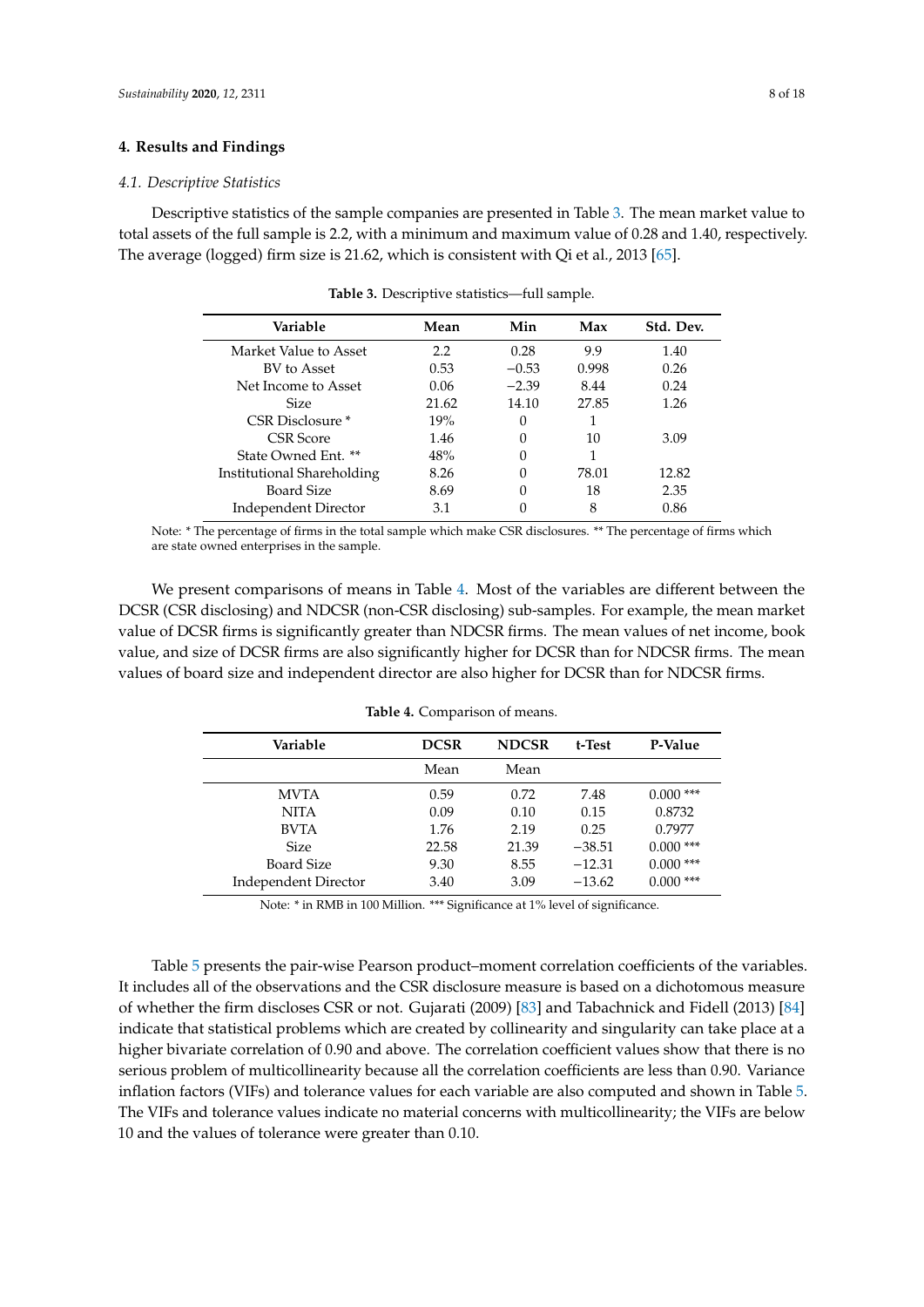<span id="page-9-0"></span>

|   | Variables               |               |              |               |              |              | 'n           |            | 8          | <b>Variance Inflation Factor</b> | Tolerance |
|---|-------------------------|---------------|--------------|---------------|--------------|--------------|--------------|------------|------------|----------------------------------|-----------|
|   | MV to total asset       |               |              |               |              |              |              |            |            |                                  |           |
|   | BV to total asset       | $-0.4119$ *** |              |               |              |              |              |            |            | 1.46                             | 0.685     |
|   | NI to total Asset       | $0.4000$ ***  | $0.0754$ *** |               |              |              |              |            |            | 1.18                             | 0.845     |
|   | <b>DCSR</b>             | $-0.0886$ *** | $0.1029$ *** | $0.0684$ ***  |              |              |              |            |            | 1.89                             | 0.528     |
|   | Board size              | $-0.0839$ *** | $0.0991$ *** | 0.0091        | $0.1258$ *** |              |              |            |            | 1.10                             | 0.912     |
|   | <b>SOE</b>              | $-0.0769$ *** | $0.0622$ *** | $-0.1222$ *** | $0.1254$ *** | $0.1698$ *** |              |            |            | 1.20                             | 0.831     |
|   | InstSH                  | $0.1685$ ***  | 0.0067       | $0.3407$ ***  | $0.1272$ *** | $0.0868$ *** | $-0.0295$ ** |            |            | 1.60                             | 0.625     |
| 8 | InstSH * CSR disclosure | $0.0596$ ***  | 0.0176       | $0.1771**$    | $0.6052**$   | $0.1033**$   | $0.0670**$   | $0.4490**$ |            | 2.15                             | 0.464     |
|   | Size                    | $-0.3811**$   | $0.5461**$   | $-0.0169$     | $0.3687**$   | $0.2574$ **  | $0.3476**$   | $0.1951**$ | $0.2550**$ | 2.01                             | 0.497     |

**Table 5.** Pairwise correlation.

\*\*\* Significant at  $p < 0.01$ ; \*\* significant at  $p < 0.05$ ; and \* significant at  $p < 0.10$ .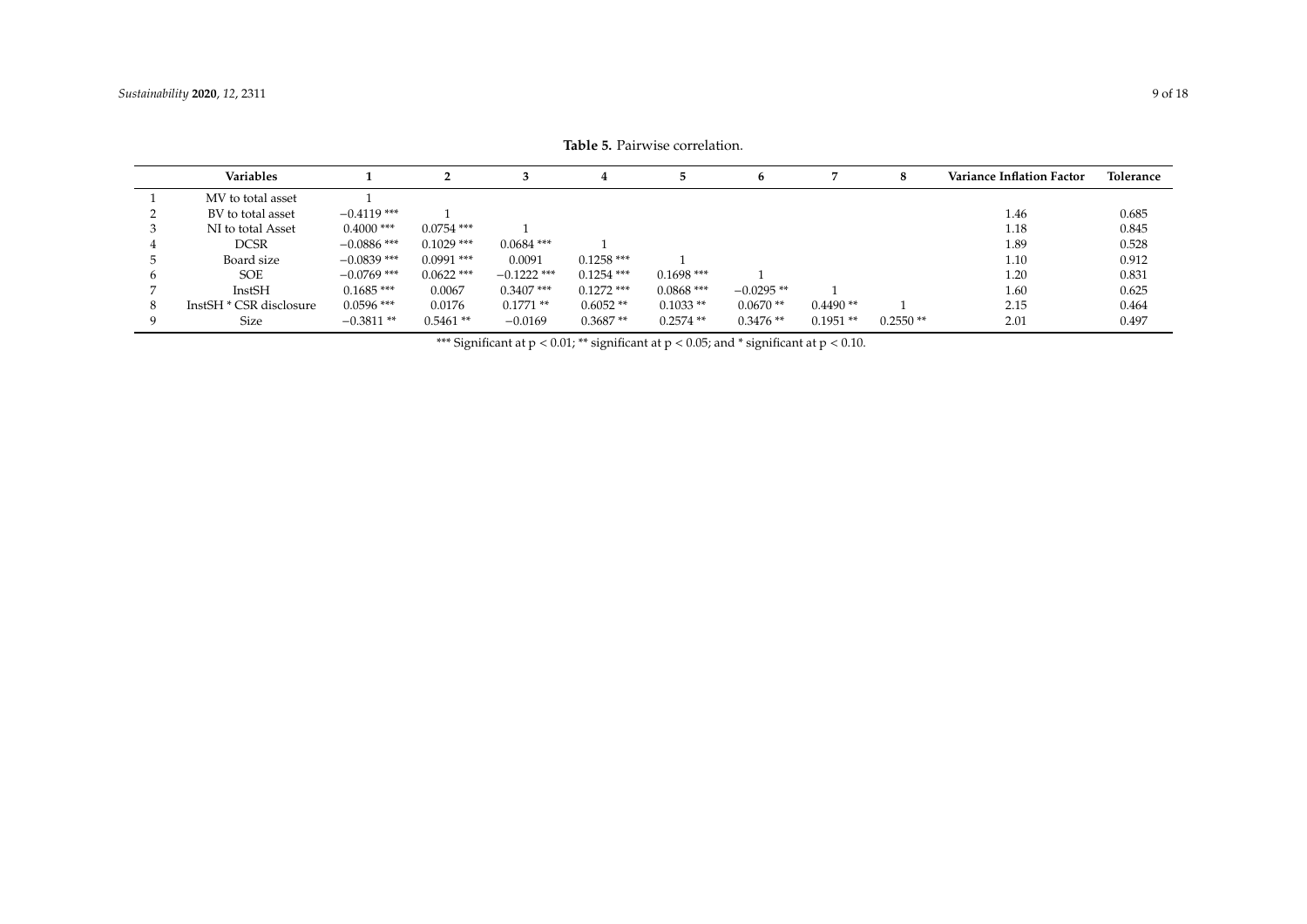# *4.2. Regression Results: Disclosing or not Disclosing*

Table [6](#page-10-0) presents the results of panel data regression models with random and fixed effect. In these models, the dependent variable is firm value divided by total assets. In the fixed effect model, the table shows the empirical evidence of [\[82\]](#page-18-8)'s accounting-based valuation model, in which the coefficient of net income to total assets is 0.23, significant at 1% level of significance with an  $R^2$  of 21%, indicating that the firm's accounting earnings predict the expected market value of that firm. The coefficient of DCSR of -0.136 is significant at 1%. This result is not consistent with Hypothesis 1 (H1) and suggests that firms disclosing CSR information have lower market values. The institutional shareholding (InstSH) and its interaction with DCSR variables test H2. The coefficients on InstSH are significant at 1%, and the coefficient on the InstSH \* DCSR interaction variable is significant at 5%, supporting H2, which posited that institutional shareholding would strengthen the CSR disclosure firm value relationship.

<span id="page-10-0"></span>

| Items                         | <b>Random Effect</b> | <b>Fixed Effect</b> | <b>GMM</b>    |
|-------------------------------|----------------------|---------------------|---------------|
|                               | 4.67                 | 9.41                | 3.64          |
| Constant                      | $(24.84***)$         | $(21.94***)$        | $(9.37***)$   |
|                               | $-0.078$             | 0.169               | $-0.248$      |
| $BV/TA_1$                     | $(-7.30***)$         | $(11.99***)$        | $(-4.47***)$  |
| $NI/TA$ 1                     | 0.228                | 0.227               | 0.212         |
|                               | $(37.90***)$         | $(31.86***)$        | $(14.20***)$  |
| <b>DCSR</b>                   | $-0.0958$            | $-0.136$            | $-0.065$      |
|                               | $(-4.49***)$         | $(-5.52$ ***)       | $(-3.34***)$  |
| <b>BS</b>                     | $-0.009$             | $-0.002$            | $-0.0002$     |
|                               | $(-2.49**)$          | $(-0.47)$           | $(-0.09)$     |
| <b>SOE</b>                    | 0.209                | 0.013               | 0.112         |
|                               | $(11.28***)$         | (0.31)              | $(6.94***)$   |
| InstSH                        | 0.005                | 0.007               | 0.004         |
|                               | $(7.59***)$          | $(9.05***)$         | $(5.03***)$   |
| InstSH * DCSR                 | 0.003                | 0.002               | 0.004         |
|                               | $(3.00***)$          | $(2.06**)$          | $(3.30***)$   |
| <b>Size</b>                   | $-0.154$             | $-0.365$            | $-0.112$      |
|                               | $(-17.18***)$        | $(-18.67***)$       | $(-7.16***)$  |
| No. of Observations           | 6424                 | 6424                | 6288          |
| $R^2$                         | 0.3206               | 0.2127              |               |
| Model Test statistics         | 2567.57              | 265.77              |               |
| Prob                          | 0.00                 | 0.00                |               |
| Hausman Test Chi-Sq (p-value) |                      | 2614.42 (0.000)     |               |
| Hansen -J Chi-Sq (p-value)    |                      |                     | 0.070(0.7912) |

**Table 6.** Panel regression—market value to total asset—full sample.

Note: \*,\*\*, and \*\*\* are the level of significance at 10%, 5%, and 1%.

Endogeneity is well documented in research that examines the association between market value and CSR disclosure (Cavaco and Crifo, 2014 [\[85\]](#page-18-11)). The generalized method of moments (GMM) estimator cannot only assist to address the issue of endogeneity, but it can control for the underlying heterogeneity and simultaneity issues related to the CSR disclosure/market value relationship. In comparison to the conventional effect estimates, the GMM technique allows CSR disclosure scores to be affected by the financial performance of the past years (Cavaco and Crifo, 2014, p. 3329 [\[85\]](#page-18-11)). Furthermore, the GMM methodology facilitates the use of internal instrumental variables. The use of the GMM estimator helps to control for unobserved firm heterogeneity for examining the link between financial performance and CSR, as argued by Belu and Manescu (2013) [\[86\]](#page-18-12). In order to ensure the validity of instruments used by the GMM system, the Hansen's J test of over-identification can be used. Due to usage of multiple lag variables as instruments under the GMM technique, the validity of these instruments can be verified through the above-mentioned test (Hansen 1982 [\[87\]](#page-18-13); Cavaco and Crifo, 2014, p. 3330 [\[85\]](#page-18-11)).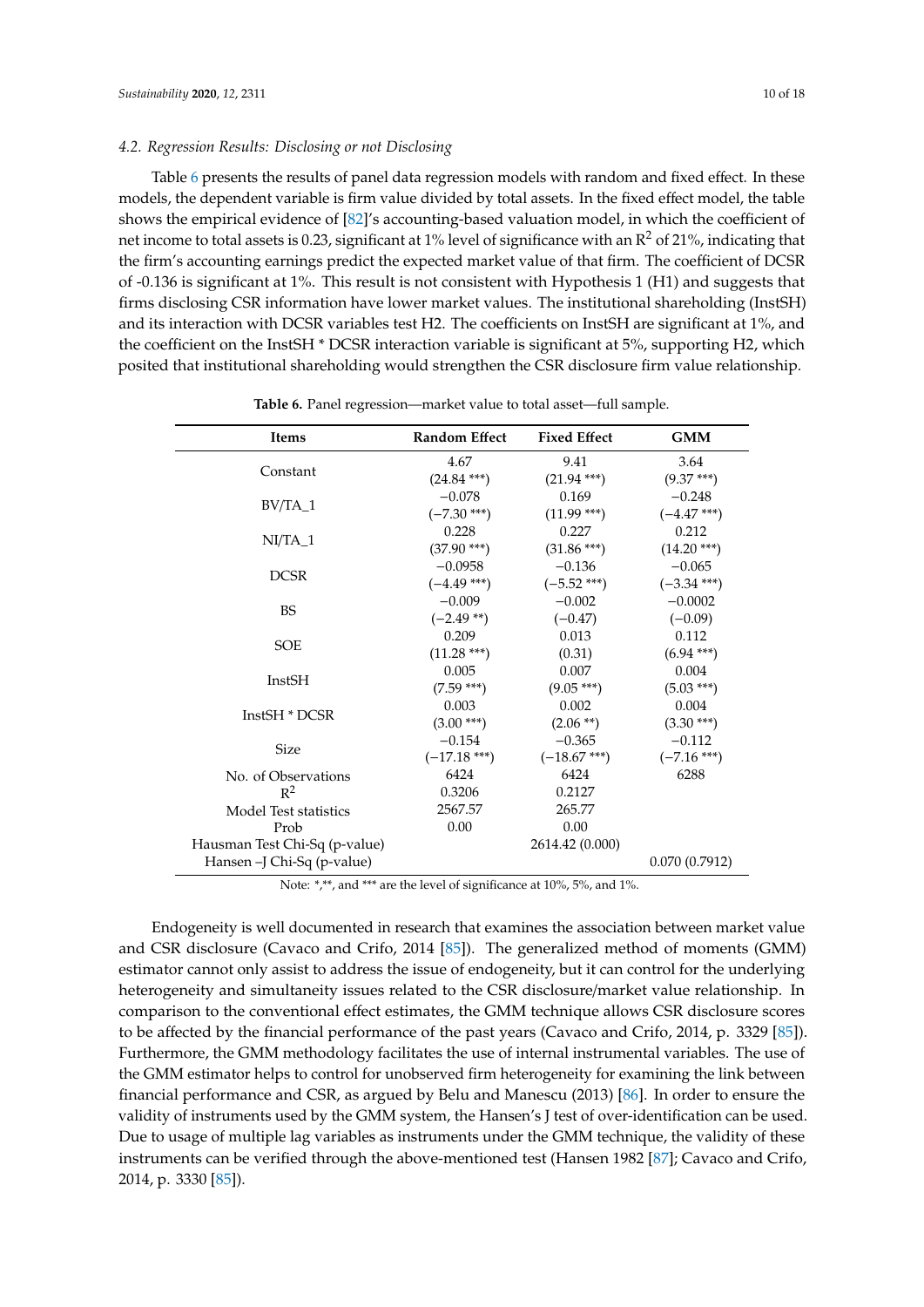The results of GMM, where the number of moments are more than the number of parameters, are presented in Table [6.](#page-10-0) In order to check for the over identification, the Hansen's J test of over identification restrictions has been performed as well. Table [6](#page-10-0) indicates that the p-value is insignificant and over-identification restrictions are valid. Hence, the usage of the GMM technique is appropriate for the specification of the model.

The results in Table [6](#page-10-0) for GMM show that the coefficient for net income as the proportion of total assets is positively related with the market value to total assets ( $\beta = 0.221$ ,  $p < 0.01$ ). However, there is negative impact of total book value as the proportion of total assets on the market value to total assets  $(\beta = -0.248, p < 0.01)$ . These results indicate that accounting measures of firms predict the market value of the firms as per Ohlson's (1995) accounting-based valuation model. For Hypothesis 1, we found firms which provide CSR disclosure have lower market value ( $\beta$  =  $-0.065$ ,  $p$  < 0.01). With regard to Hypothesis 2, we found a positive coefficient for the interaction variables between institutional ownership and disclosure of CSR information (*InstSH\*DCSR*) (β =0.004, *p* < 0.01) as shown in Table [5](#page-9-0) for GMM. This result indicates that firms with higher levels of institutional shareholding that disclose CSR have higher market values. These findings support Hypothesis 2, which postulates that the relationship between market value of the firm and the existence of CSR disclosure is moderated by institutional shareholding. In order to examine the unique impact of the above-mentioned explanatory variables on the market value of the firm, board size and status of firms as state-owned enterprises have been controlled in this research. The board size is negatively related with the market value of the firm, whereas state-owned enterprises have higher market value of the firm than non-state owned enterprises.

# *4.3. Robustness Check—Extent of CSR Disclosure*

To examine the potential relationship between CSR disclosure and firm value, we also considered the *extent* of disclosure, not just whether there was disclosure or not. Table [7](#page-11-0) presents some descriptive statistics on the type of information disclosed by those firms that chose to make CSR disclosures. The most common types of disclosures in 2012 involved environmental protection, staff protection, and shareholder protection initiatives. Based on this information, we developed a CSR score variable that ranges in value from 1 to 10 based on the number of disclosure items included in the firm's CSR report.

<span id="page-11-0"></span>

| Disclosure Items                | 2008    | 2009  | 2010    | 2011     | 2012    |
|---------------------------------|---------|-------|---------|----------|---------|
| Deficiency                      | $3\%$   | $4\%$ | 5%      | 5%       | $5\%$   |
| <b>Worker Safety</b>            | 8%      | 8%    | 18%     | 19%      | 19%     |
| <b>System Construction</b>      | $5\%$   | 5%    | 6%      | 10%      | $7\%$   |
| <b>Public Relations</b>         | 10%     | 10%   | 20%     | 21%      | 21%     |
| <b>Environmental Protection</b> | 10%     | 10%   | 21%     | 22%      | 22%     |
| Customer Protection             | 10%     | 10%   | 20%     | 22%      | 21%     |
| <b>Delivery Protection</b>      | 8%      | 8%    | 15%     | 17%      | 17%     |
| <b>Staff Protection</b>         | 10%     | 10%   | 21%     | 22%      | 22%     |
| Creditor Protection             | 8%      | $7\%$ | 13%     | 14%      | 14%     |
| Shareholder Protection          | 10%     | 10%   | 21%     | 22%      | 22%     |
| CSR Score Min *                 | 89.5%   | 89.8% | 78.9%   | $77.5\%$ | 77.7%   |
| CSR Score Max <sup>*</sup>      | $1.1\%$ | 1.8%  | $3.2\%$ | $2.9\%$  | $3.4\%$ |

**Table 7.** CSR item disclosure percentage.

\* CSR score ranges from 1 to 10. Min CSR scores means a firm only discloses one item of CSR and achieves a CSR score of 1. Similarly, if a firm discloses all ten items of CSR in its financial report then it can achieve a maximum CSR score of 10.

We present the results of testing the extent of disclosure in Table [8](#page-12-0) (MV/TA (market value to total asset) as the dependent variable). In these models, only those companies that chose to disclose at least some CSR information (1441 firm-years) are included and the DCSR variable is replaced with the CSR score. The extent of disclosure (CSR score) is marginally significant (at the 5% level) and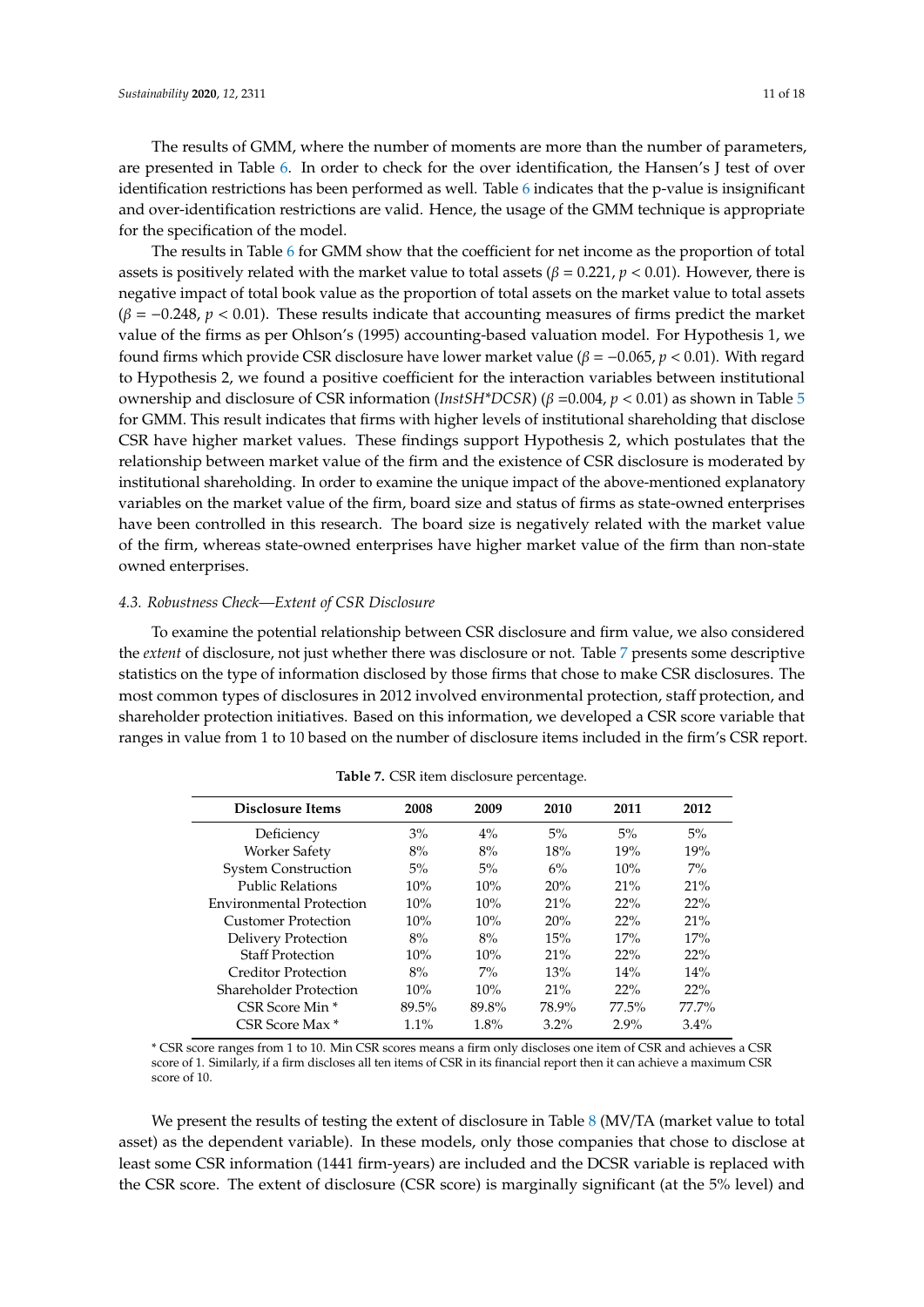<span id="page-12-0"></span>negative in the fixed effect model. The institutional shareholding interaction variable is also significant at 5%. These results, taken together with those presented in Table [6,](#page-10-0) indicate that greater disclosure does not appear to have an incremental positive influence on firm value, unless firms have larger institutional shareholdings.

| <b>Items</b>                                        | <b>Random Effect</b> | <b>Fixed Effect</b> |
|-----------------------------------------------------|----------------------|---------------------|
|                                                     | 2.02                 | 8.23                |
| Constant                                            | $(7.68***)$          | $(7.11***)$         |
|                                                     | $-0.498$             | $-0.176$            |
| BV/TA_1                                             | $(-22.40$ ***)       | $(-5.17***)$        |
| $NI/TA$ 1                                           | 0.156                | 0.210               |
|                                                     | $(15.27***)$         | $(14.29***)$        |
|                                                     | $-0.074$             | $-0.127$            |
| <b>CSR</b> Score                                    | $(-1.68*)$           | $(-2.00**)$         |
|                                                     | $-0.0005$            | $-0.134$            |
| <b>SOE</b>                                          | $(-0.02)$            | $(-1.03)$           |
|                                                     | 0.006                | 0.006               |
| InstSH                                              | $(5.73***)$          | $(4.12***)$         |
|                                                     | 0.013                | 0.024               |
| InstSH * CSR Score                                  | $(1.66*)$            | $(2.17**)$          |
|                                                     | $-0.012$             | $-0.016$            |
| <b>BS</b>                                           | $(-2.40**)$          | $(-1.52)$           |
| <b>Size</b>                                         | $-0.041$             | $-0.294$            |
|                                                     | $(-3.67***)$         | $(-5.81***)$        |
| No. of Observations                                 | 1441                 | 1441                |
| $R^2$                                               | 0.6125               | 0.4037              |
| Model Test Stat                                     | 1543.31              | 75.52               |
| Prob                                                | 0.0000               | 0.0000              |
| Hausman Chi-Sq (p-value)<br>Hansen Chi-Sq (p-value) |                      | 239.31 (0.000)      |

**Table 8.** Panel regression—market value to total asset—disclosed sample.

Note: \*,\*\*, and \*\*\* are the level of significance at 10%, 5%, and 1%.

# *4.4. Robustness Testing: Matched-pairs Sample*

To control for the potential characteristics of companies that may be associated with both the decision to disclose CSR information and the firm's market value, we also used a matched-sample design. For each DCSR firm-year, we identified a NDCSR firm-year based on the following characteristics: (1) the NDCSR matched company was from the same year as the DCSR firm, (2) the NDCSR matched firm was in the same industry as the DCSR firm, (3) the NDCSR matched company was within  $\pm$  25% of the DCSR firm size. Based on these criteria, we were unable to obtain matches for 296 DCSR companies.

The results of testing the firm value model on the matched sample are presented in Table [9.](#page-13-0) The results of our testing using the matched-sample design are in accord with the results of the non-matched sample. The results show that firm value is higher for firms that chose to disclose more CSR information in the presence of institutional investors.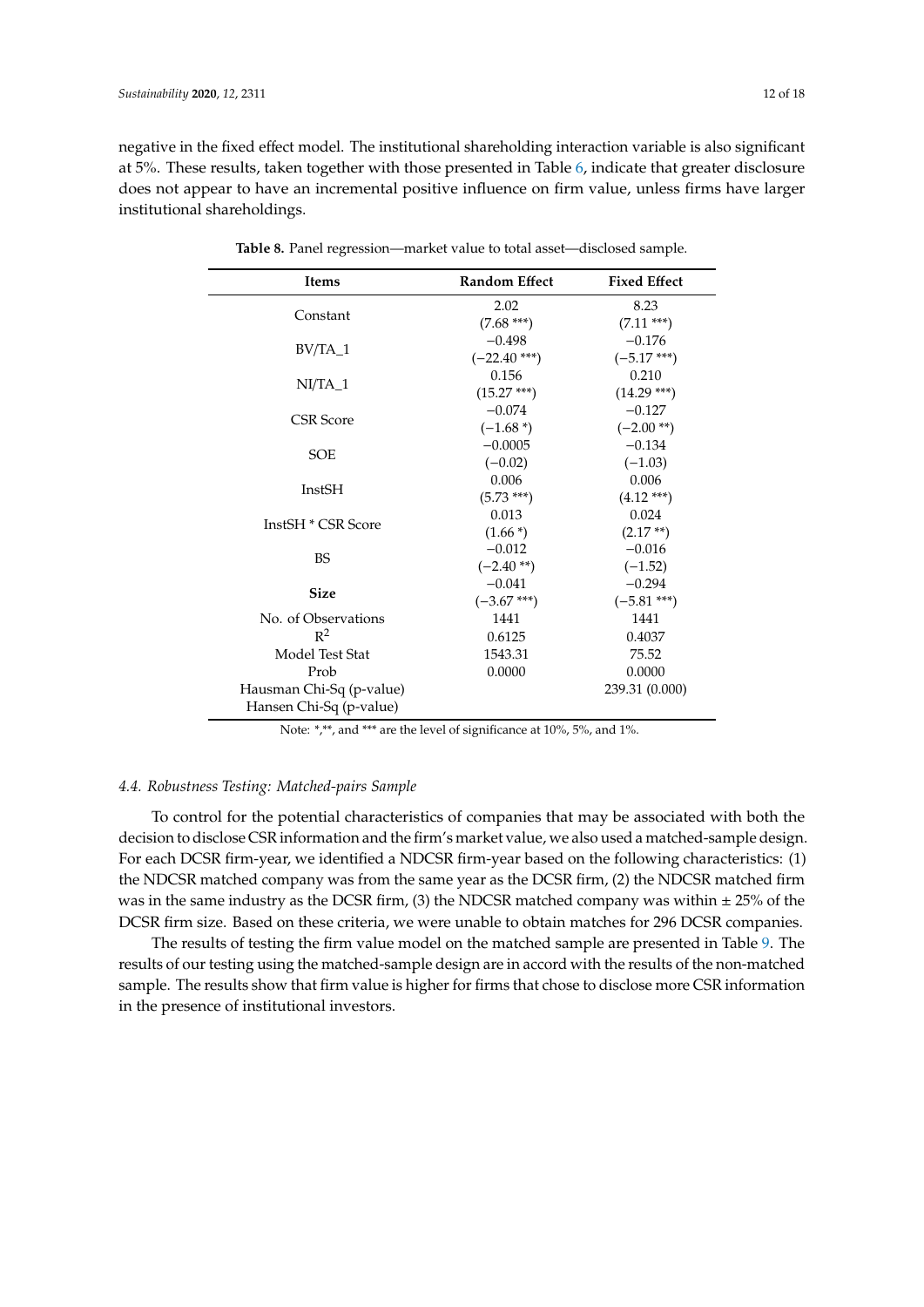<span id="page-13-0"></span>

| Items                    | <b>Random Effect</b> | <b>Fixed Effect</b> |
|--------------------------|----------------------|---------------------|
|                          | 0.143                | 5.60                |
| Constant                 | $(3.60***)$          | $(10.96***)$        |
|                          | $-0.359$             | $-0.146$            |
| $BV/TA_1$                | $(-24.81$ ***)       | $(-7.78***)$        |
| $NI/TA_1$                | 0.006                | 0.026               |
|                          | (0.95)               | $(2.87**)$          |
| Score                    | $-0.001$             | $-0.007$            |
|                          | $(-0.80)$            | $(-1.94*)$          |
|                          | 0.098                | 0.071               |
| <b>SOE</b>               | $(5.73***)$          | (0.97)              |
| InstSH                   | 0.005                | 0.002               |
|                          | $(6.75***)$          | (1.60)              |
| InstSH * Score           | 0.0006               | 0.0007              |
|                          | $(4.00***)$          | $(3.73***)$         |
| <b>BS</b>                | $-0.0008$            | $-0.0008$           |
|                          | $(-0.34)$            | $(-0.29)$           |
| <b>Size</b>              | 0.153                | $-0.235$            |
|                          | $(-19.84$ ***)       | $(-10.51***)$       |
| No. of Observations      | 2757                 | 2757                |
| $R^2$                    | 0.4819               | 0.3460              |
| Model Test Stat          | 1573.37              | 33.01               |
| Prob                     | 0.00                 | 0.00                |
| Hausman Chi-sq (p-value) |                      | 377.77 (0.000)      |

**Table 9.** Panel regression—market value to total asset—matched sample.

Note: \*,\*\*, and \*\*\* are the level of significance at 10%, 5%, and 1%.

# **5. Implications and Conclusions**

We examined the prevalence of CSR disclosures in China and the potential relationship between CSR information disclosure and the market value of the Chinese listed firms. We have chosen China to investigate value relevance of CSR due to the transition of China from a closed economy to a relatively open economy. This choice of the Chinese context permits us to contribute towards the notion of context-dependence of CSR, particularly in the context of a developing economy (Jamali and Karam, 2018 [\[29\]](#page-16-3); Windsor, 2019 [\[41\]](#page-16-15)). The awareness and activities of CSR are in a more formative stage in China than the developed economies (Wang et al. 2016 [\[62\]](#page-17-14); Ali et al. 2017 [\[63\]](#page-17-15)). We examined the value relevance of CSR disclosures of Chinese firms from 2008 (when CSR disclosure began to be encouraged) to 2012. During this time period, there has been a material increase in CSR disclosure; the numbers of firms who make CSR disclosures has been doubled over the period 2008–2012. There has been only the increase in the number of firms that make CSR disclosures and the CSR-disclosing firms have provided more information about their CSR. The main aspects of CSR disclosure are related to the protection of environment, employees, and shareholders. These findings regarding the types of CSR resonate with the survey by KPMG that has recognized China as one of the leading economies of the Asia-Pacific region for CSR disclosure (KPMG, 2013) [\[88\]](#page-18-14).

In this study, we have found that there is a negative relationship between firm value and CSR disclosure. Our finding is consistent with the following studies which have found a negative association between CSR disclosure and market value of the firm (Wood and Jones 1995 [\[21\]](#page-15-19); Paine 2002 [\[22\]](#page-15-20); Barnett and Salomon, 2012 [\[24\]](#page-15-22); Al-Dah 2018 [\[40\]](#page-16-14)). Furthermore, these results are also consistent with [\[54\]](#page-17-6) argument that higher level of CSR disclosure may be exploited by the external stakeholders to reduce the value of firm. Ye and Zhang (2011) [\[66\]](#page-17-18) also suggest that firm value may decline at very high levels of disclosure. Moreover, we have examined the relevance of an important boundary condition, i.e., interaction between CSR disclosure and institutional shareholding in the context of China. The inclusion of such a context-specific phenomenon is consistent with the recent debate about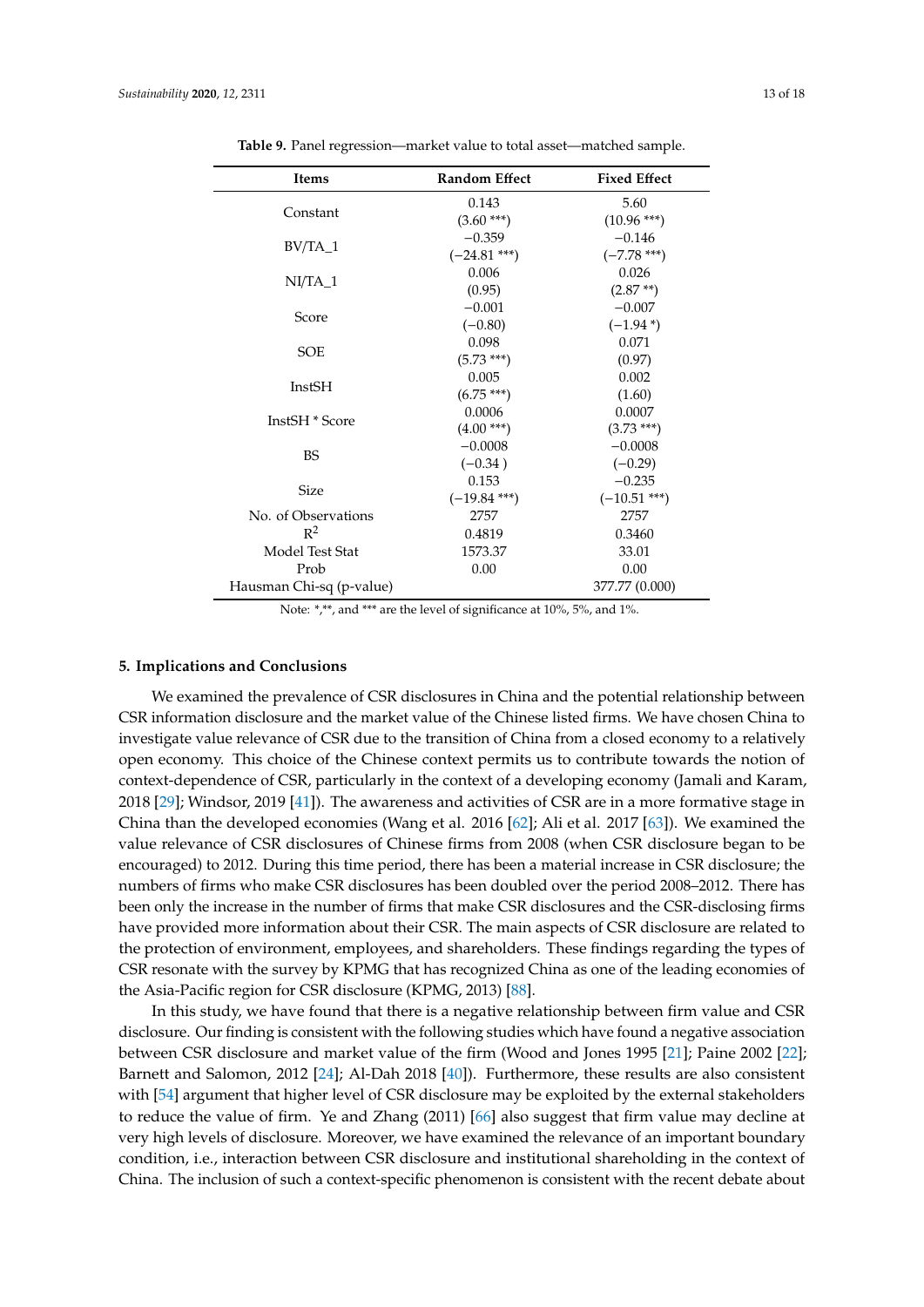the context-dependency of CSR. Furthermore, it is argued by Matten and Moon (2008) [\[42\]](#page-16-16), Jamali and Mirshak (2007) [\[43\]](#page-16-17), Sajjad and Eweje (2014) [\[44\]](#page-16-18), and Jamali and Karam (2018) [\[29\]](#page-16-3) that there is a dearth of research regarding CSR in the context of developing economies. We filled these important gaps through this study. In this regard, our finding about the link between market value and interaction of CSR disclosure with institutional shareholding demonstrates that firms with higher institutional shareholding exhibit a positive link between market value and CSR. Hence, this important finding demonstrates that CSR disclosure is value relevant in those firms of a developing country in which institutional investors hold substantial ownership stakes.

The Ohlson model suggests that firms disclose information because disclosure can reduce information asymmetry between agents (managers) and principals (shareholders), and this model was the basis for our analyses. The reduction in the agency problem can enable investors to make appropriate assessments of cash flows and earnings, and can thereby increase the market value of those firms who make CSR disclosures to reduce information asymmetry. We extend the research on value relevance of CSR disclosures by considering the moderating role of institutional investors. We found a positive and significant relationship between the interaction of CSR disclosure and institutional shareholding and market value of the firm. This finding implies that CSR disclosure may be used more by institutional investors than the non-institutional investors (i.e., CSR disclosures are more value relevant to institutional investors). These findings are important for China, because the prevalence and role of institutional investors has evolved in China during recent times (Jiang and Kim 2015) [\[48\]](#page-17-0). Most of these institutional investors are foreign investors and these foreign investors may encourage more CSR activities in China (Lin 2010) [\[78\]](#page-18-4).

In summary, our results indicate that shareholders reward firms for disclosing CSR information and this type of disclosure has higher value relevance. Furthermore, the value relevance of CSR disclosure is greater for institutional investors than for non-institutional investors. These findings are consistent with the notion that institutional investors are giving more importance to CSR disclosure from emerging economies like China. For the managers, our results imply that Chinese firms can benefit from conducting CSR activities due to the high value relevance of CSR disclosure.

This research has conducted an analysis of the value relevance of CSR disclosure from 2008 to 2012. Future studies can extend these time periods to capture the historic trends of CSR disclosure in China. Furthermore, this study has only examined the relevance of institutional investors, but future studies can include other types of investors and measure their preferences for different aspects of CSR disclosure. Future research may conduct a comparative analysis among developed and developing economies for better insights regarding the value relevance of CSR disclosure. For now, these results imply the value relevance of CSR disclosure in the context of the Chinese economy and especially the value relevance of CSR disclosure is more in those firms who have higher levels of institutional shareholding.

**Author Contributions:** R.u.R. as a lead author, contributed in the manuscript in several ways. Such as, conceptualization, data curation, formal analysis, investigation, methodology, and software handling. Z.R., the second author contributed in the conceptualization, formal analysis, validation, review writing and editing. C.C. contributed in the manuscript in following ways, original writing, project administration and resources. J.Z. contributed in the manuscript as supervisor and provided resources. F.W. contributed in revision and editing. All authors have read and agreed to the published version of the manuscript.

**Funding:** This study was supported by the Natural Science Foundation of China (Grant No. 71472148).

**Acknowledgments:** Authors would like to thank Tahreem Zia from the Lahore School of Economics for her assistance with the data analysis.

**Conflicts of Interest:** There is no conflict of interest between authors.

## **References**

<span id="page-14-0"></span>1. Cormier, D.; Ledoux, M.; Magnan, M. The informational contribution of social and environmental disclosures for investors. *Manag. Decis.* **2011**, *49*, 1276–1304. [\[CrossRef\]](http://dx.doi.org/10.1108/00251741111163124)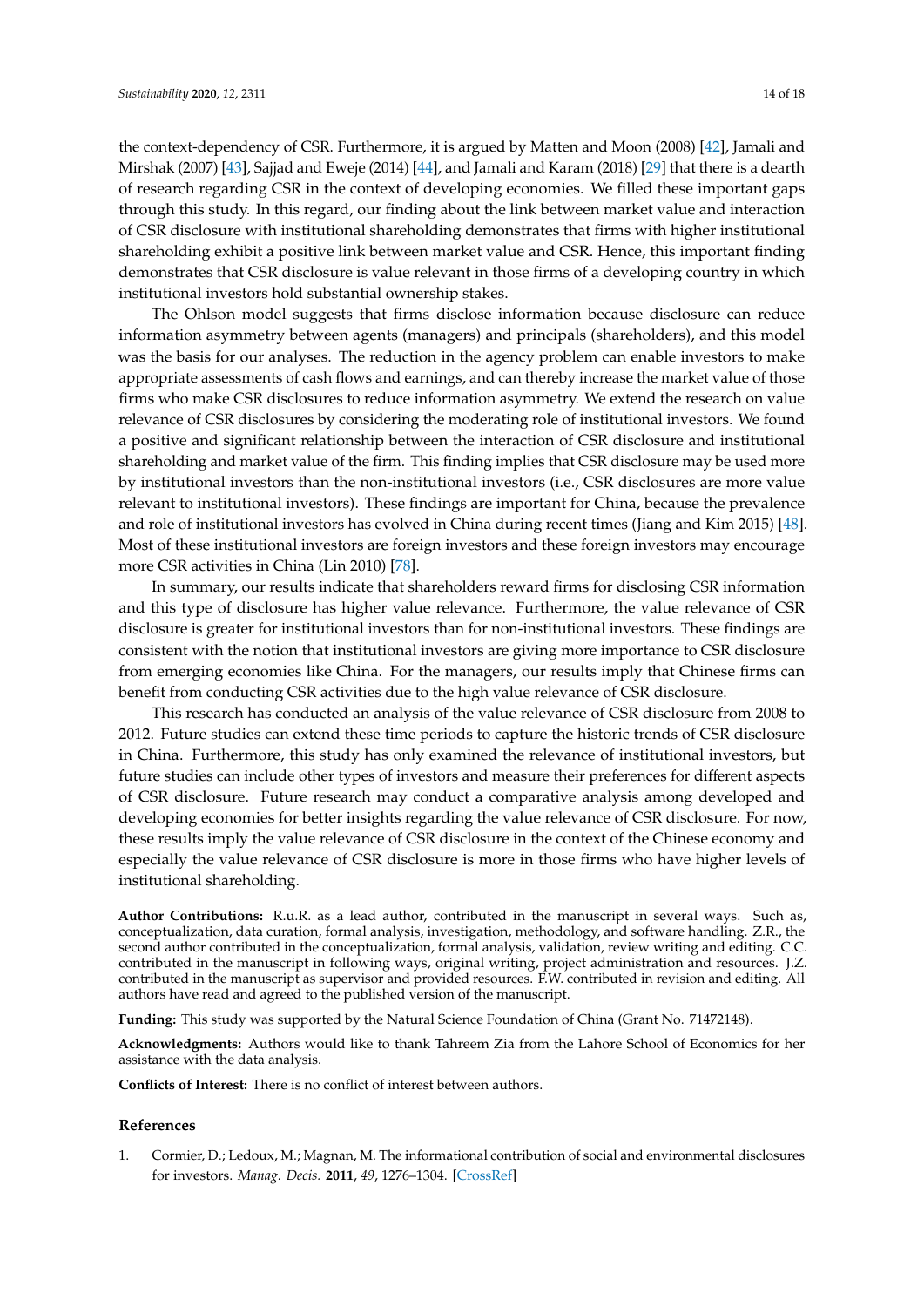- <span id="page-15-0"></span>2. Dhaliwal, D.S.; Li, O.Z.; Tsang, A.H.; Yang, Y.G. Voluntary non-financial disclosure and the cost of equity capital: The initiation of corporate social responsibility reporting. *Account. Rev.* **2011**, *86*, 59–100. [\[CrossRef\]](http://dx.doi.org/10.2308/accr.00000005)
- <span id="page-15-1"></span>3. Margolis, J.D.; Walsh, J.P. Misery Loves Companies: Rethinking Social Initiatives by Business. *Adm. Sci. Q.* **2003**, *48*, 268–305. [\[CrossRef\]](http://dx.doi.org/10.2307/3556659)
- <span id="page-15-2"></span>4. Cho, S.Y.; Lee, C.; Pfeiffer, R.J., Jr. Corporate social responsibility performance and information asymmetry. *J. Account. Public Policy* **2013**, *32*, 71–83. [\[CrossRef\]](http://dx.doi.org/10.1016/j.jaccpubpol.2012.10.005)
- <span id="page-15-3"></span>5. De Klerk, M.; De Villiers, C.; Van Staden, C. The influence of corporate social responsibility disclosure on share prices: Evidence from the United Kingdom. *Pac. Account. Rev.* **2015**, *27*, 208–228. [\[CrossRef\]](http://dx.doi.org/10.1108/PAR-05-2013-0047)
- <span id="page-15-4"></span>6. American Institute of Certified Public Accountants (AICPA). *Improving Business Reporting—A Customer Focus*; AICPA: New York, NY, USA, 1994.
- <span id="page-15-5"></span>7. Reverte, C. The impact of better corporate social responsibility disclosure on the cost of equity capital. *Corp. Soc. Responsib. Environ. Manag.* **2012**, *19*, 253–272. [\[CrossRef\]](http://dx.doi.org/10.1002/csr.273)
- <span id="page-15-6"></span>8. Wang, M.; Chen, Y. Does voluntary corporate social performance attract institutional investment? Evidence from China. *Corp. Gov.* **2017**, *25*, 338–357. [\[CrossRef\]](http://dx.doi.org/10.1111/corg.12205)
- <span id="page-15-7"></span>9. Pun, N. The Moral Economy of Capital: Transnational Corporate Codes of Conduct and Labour Rights in China. In Proceedings of the Chinese University Conference: Chinese Trade Unions and the Labour Movement in the Market Economy, Hong Kong, China, 23–25 October 2003.
- <span id="page-15-8"></span>10. Zhou, W.D. *Will CSR Work in China? Leading Perspectives, CSR in the People's Republic of China, Summer 2006*; BSR: Shenzhen, China, 2006.
- <span id="page-15-9"></span>11. State-owned Asset Supervision and Administration Commission (SASAC). *Guidelines to the State-owned Enterprises Directly under the Central Government on Fulfilling Corporate Social Responsibilities*; SASAC: Beijing, China, 2011. Available online: http://[en.sasac.gov.cn](http://en.sasac.gov.cn/n1408035/c1477196/content.html)/n1408035/c1477196/content.html (accessed on 11 June 2011).
- <span id="page-15-10"></span>12. KPMG. *Corporate Responsibility Reporting Survey 2017*; KPMG: Amstelveen, The Netherlands, 2017.
- <span id="page-15-11"></span>13. Cochran, P.L.; Wood, R.A. Corporate social responsibility and financial performance. *Acad. Manag. J.* **1984**, *27*, 42–56.
- <span id="page-15-12"></span>14. Orlitzky, M.; Schmidt, F.; Rynes, S. Corporate social and financial performance: A metaanalysis. *Organ. Stud.* **2003**, *24*, 403–441. [\[CrossRef\]](http://dx.doi.org/10.1177/0170840603024003910)
- <span id="page-15-13"></span>15. Allouche, J.; Laroche, P. A Meta-Analytical Investigation of the Relationship between Corporate Social and Financial Performance. *Rev. De Gest. Des Ressour. Hum.* **2005**, *57*, 8–41.
- <span id="page-15-14"></span>16. De Bakker, F.G.A.; Groenewegen, P.; Den Hond, F. A Bibliometric Analysis of 30 Years of Research and Theory on Corporate Social Responsibility and Corporate Social Performance. *Bus. Soc.* **2005**, *44*, 283–317. [\[CrossRef\]](http://dx.doi.org/10.1177/0007650305278086)
- <span id="page-15-15"></span>17. Wu, M. Corporate Social Performance, Corporate Financial Performance, and Firm Size: A Meta Analysis. *J. Am. Acad. Bus.* **2006**, *8*, 163–171.
- <span id="page-15-16"></span>18. Nakao, Y.; Amano, A.; Matsumura, K.; Genba, K.; Nakano, M. Relationship between environmental performance and financial performance: An empirical analysis of Japanese corporations. *Bus. Strategy Environ.* **2007**, *16*, 106–118. [\[CrossRef\]](http://dx.doi.org/10.1002/bse.476)
- <span id="page-15-17"></span>19. Clarkson, P.M.; Li, Y.; Richardson, G.; Vasvari, F.P. Does it really pay to be green? Determinants and consequences of proactive environmental strategies. *J. Account. Public Policy* **2011**, *30*, 122–144. [\[CrossRef\]](http://dx.doi.org/10.1016/j.jaccpubpol.2010.09.013)
- <span id="page-15-18"></span>20. Guenster, N.; Bauer, R.; Derwall, J.; Koedijk, K. The Economic Value of Corporate Eco-Efficiency. *Eur. Financ. Manag.* **2011**, *17*, 679–704. [\[CrossRef\]](http://dx.doi.org/10.1111/j.1468-036X.2009.00532.x)
- <span id="page-15-19"></span>21. Wood, D.J.; Jones, R.E. Stakeholder mismatching: A theoretical problem in empirical research on corporate social performance. *Int. J. Organ. Anal.* **1995**, *3*, 229–267. [\[CrossRef\]](http://dx.doi.org/10.1108/eb028831)
- <span id="page-15-20"></span>22. Paine, L.S. *Value Shift*; McGraw-Hill: New York, NY, USA, 2002.
- <span id="page-15-21"></span>23. Iwata, H.; Okada, K. How does environmental performance affect financial performance? Evidence from Japanese manufacturing firms. *Ecol. Econ.* **2011**, *70*, 1691–1700. [\[CrossRef\]](http://dx.doi.org/10.1016/j.ecolecon.2011.05.010)
- <span id="page-15-22"></span>24. Barnett, M.L.; Salomon, R.M. Does it pay to be really good? Addressing the shape of the relationship between social and financial performance. *Strateg. Manag. J.* **2012**, *33*, 1304–1320. [\[CrossRef\]](http://dx.doi.org/10.1002/smj.1980)
- <span id="page-15-23"></span>25. Chen, Y.C.; Hung, M.; Wang, Y. The effect of mandatory CSR disclosure on firm profitability and social externalities: Evidence from China. *J. Account. Econ.* **2018**, *65*, 169–190. [\[CrossRef\]](http://dx.doi.org/10.1016/j.jacceco.2017.11.009)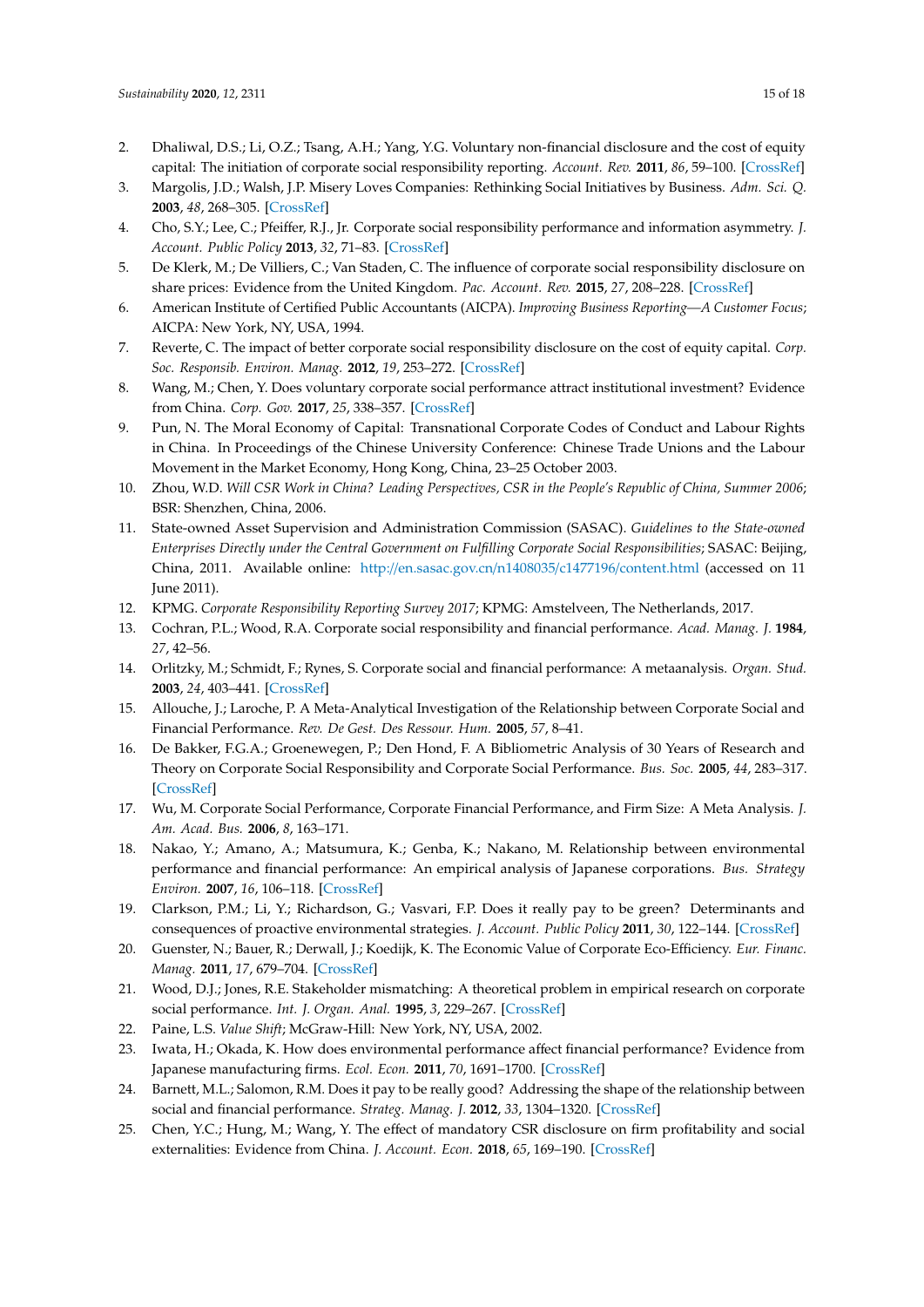- <span id="page-16-0"></span>26. Gray, R.; Javad, M.; Power, D.M.; Sinclair, C.D. Social and Environmental Disclosure and cor-KPMG. 2011. KPMG International Survey of Corporate Responsibility Reporting. Available online: http://www.kpmg.com/Global/en/IssuesAndInsights/ArticlesPublications/[corporate-responsibility](http://www.kpmg.com/Global/en/IssuesAndInsights/ArticlesPublications/corporate-responsibility/Documents/2011-survey.pdf)/ Documents/[2011-survey.pdf](http://www.kpmg.com/Global/en/IssuesAndInsights/ArticlesPublications/corporate-responsibility/Documents/2011-survey.pdf) (accessed on 20 November 2012).
- <span id="page-16-1"></span>27. De Klerk, M.; De Villiers, C. The value relevance of corporate responsibility reporting: South African evidence. *Meditari Account. Res.* **2012**, *20*, 21–38. [\[CrossRef\]](http://dx.doi.org/10.1108/10222521211234200)
- <span id="page-16-2"></span>28. Isaksson, L.E.; Woodside, A.G. Modeling firm heterogeneity in corporate social performance and financial performance. *J. Bus. Res.* **2016**, *69*, 3285–3314. [\[CrossRef\]](http://dx.doi.org/10.1016/j.jbusres.2016.02.021)
- <span id="page-16-3"></span>29. Jamali, D.; Karam, C. Corporate social responsibility in developing countries as an emerging field of study. *Int. J. Manag. Rev.* **2018**, *20*, 32–61. [\[CrossRef\]](http://dx.doi.org/10.1111/ijmr.12112)
- <span id="page-16-4"></span>30. Basu, K.; Palazzo, G. Corporate social responsibility: A process model of sensemaking. *Acad. Manag. Rev.* **2008**, *33*, 122–136. [\[CrossRef\]](http://dx.doi.org/10.5465/amr.2008.27745504)
- <span id="page-16-5"></span>31. Williams, S.M.; Pei, C.H.W. Corporate social disclosures by listed companies on their web sites: An international comparison. *Int. J. Account.* **1999**, *34*, 389–419. [\[CrossRef\]](http://dx.doi.org/10.1016/S0020-7063(99)00016-3)
- <span id="page-16-6"></span>32. Smith, J.L.; Adhikari, A.; Tondkar, R.H. Exploring differences in social disclosures internationally: A stakeholder perspective. *J. Account. Public Policy* **2005**, *24*, 123–151. [\[CrossRef\]](http://dx.doi.org/10.1016/j.jaccpubpol.2004.12.007)
- <span id="page-16-7"></span>33. Gray, R.; Bebbington, J. Corporate sustainability, accountability and the pursuit of the impossible dream. In *Handbook of Sustainable Development*; Atkinson, G.S., Dietz, S., Neumeyer, E., Eds.; Edward Elgar: Cheltenham, UK, 2007; pp. 376–394.
- <span id="page-16-8"></span>34. Haniffa, R.M.; Cooke, T.E. The impact of culture and governance on corporate social reporting. *J. Account. Public Policy* **2005**, *24*, 391–430. [\[CrossRef\]](http://dx.doi.org/10.1016/j.jaccpubpol.2005.06.001)
- <span id="page-16-9"></span>35. Islam, M.A.; Deegan, C. Motivations for an organisation within a developing country to report social responsibility information: Evidence from Bangladesh, Accounting. *Audit. Account. J.* **2008**, *21*, 850–874. [\[CrossRef\]](http://dx.doi.org/10.1108/09513570810893272)
- <span id="page-16-10"></span>36. Baron, R.A.; Tang, J. Entrepreneurs' social skills and new venture performance: Mediating mechanisms and cultural generality. *J. Manag.* **2009**, *35*, 282–306. [\[CrossRef\]](http://dx.doi.org/10.1177/0149206307312513)
- <span id="page-16-11"></span>37. Du, X.; Du, Y.; Zeng, Q.; Pei, H.; Chang, Y. Religious atmosphere, law enforcement, and corporate social responsibility: Evidence from China. *Asia Pac. J. Manag.* **2016**, *33*, 229–265. [\[CrossRef\]](http://dx.doi.org/10.1007/s10490-015-9441-0)
- <span id="page-16-12"></span>38. Marquis, C.; Qian, C. Corporate social responsibility reporting in China: Symbol or substance? *Organ. Sci.* **2013**, *25*, 127–148. [\[CrossRef\]](http://dx.doi.org/10.1287/orsc.2013.0837)
- <span id="page-16-13"></span>39. Singh, P.J.; Sethuraman, K.; Lam, J.Y. Impact of corporate social responsibility dimensions on firm value: Some evidence from Hong Kong and China. *Sustainability* **2017**, *9*, 1532. [\[CrossRef\]](http://dx.doi.org/10.3390/su9091532)
- <span id="page-16-14"></span>40. Al-Dah, B. Director interlocks and the strategic pacing of CSR activities. *Manag. Decis.* **2018**, *57*, 2782–2798. [\[CrossRef\]](http://dx.doi.org/10.1108/MD-11-2017-1103)
- <span id="page-16-15"></span>41. Windsor, D. Defining corporate social responsibility for developing and developed countries: Comparing proposed approaches. In *Corporate Social Responsibility: Concepts, Methodologies, Tools, and Applications*; IGI Global: Hershey, PA, USA, 2019; pp. 1–27.
- <span id="page-16-16"></span>42. Matten, D.; Moon, J. "Implicit" and "explicit" CSR: A conceptual framework for a comparative understanding of corporate social responsibility. *Acad. Manag. Rev.* **2008**, *33*, 404–424. [\[CrossRef\]](http://dx.doi.org/10.5465/amr.2008.31193458)
- <span id="page-16-17"></span>43. Jamali, D.; Mirshak, R. Corporate social responsibility (CSR): Theory and practice in a developing country context. *J. Bus. Ethics* **2007**, *72*, 243–262. [\[CrossRef\]](http://dx.doi.org/10.1007/s10551-006-9168-4)
- <span id="page-16-18"></span>44. Sajjad, A.; Eweje, G. Corporate Social Responsibility in Pakistan: Current Trends and Future Directions', Corporate Social Responsibility and Sustainability: Emerging Trends in Developing Economies (Critical Studies on Corporate Responsibility, Governance and Sustainability, Volume 8). In *Emerging Trends in Developing Economies*; Emerald Publishing: Bingley, UK, 2014; pp. 163–187.
- <span id="page-16-19"></span>45. De Villiers, C.; Marques, A. Corporate social responsibility, country-level predispositions, and the consequences of choosing a level of disclosure. *Account. Bus. Res.* **2016**, *46*, 167–195. [\[CrossRef\]](http://dx.doi.org/10.1080/00014788.2015.1039476)
- <span id="page-16-20"></span>46. Murray, A.; Sinclair, D.; Power, D.; Gray, R. Do financial markets care about social and environmental disclosure? Further evidence and exploration from the UK Accounting. *Audit. Account. J.* **2006**, *19*, 228–255. [\[CrossRef\]](http://dx.doi.org/10.1108/09513570610656105)
- <span id="page-16-21"></span>47. Schadewitz, H.; Niskala, M. Communication via responsibility reporting and its effect on firm value in Finland. *Corp. Soc. Responsib. Environ. Manag.* **2010**, *17*, 96–106. [\[CrossRef\]](http://dx.doi.org/10.1002/csr.234)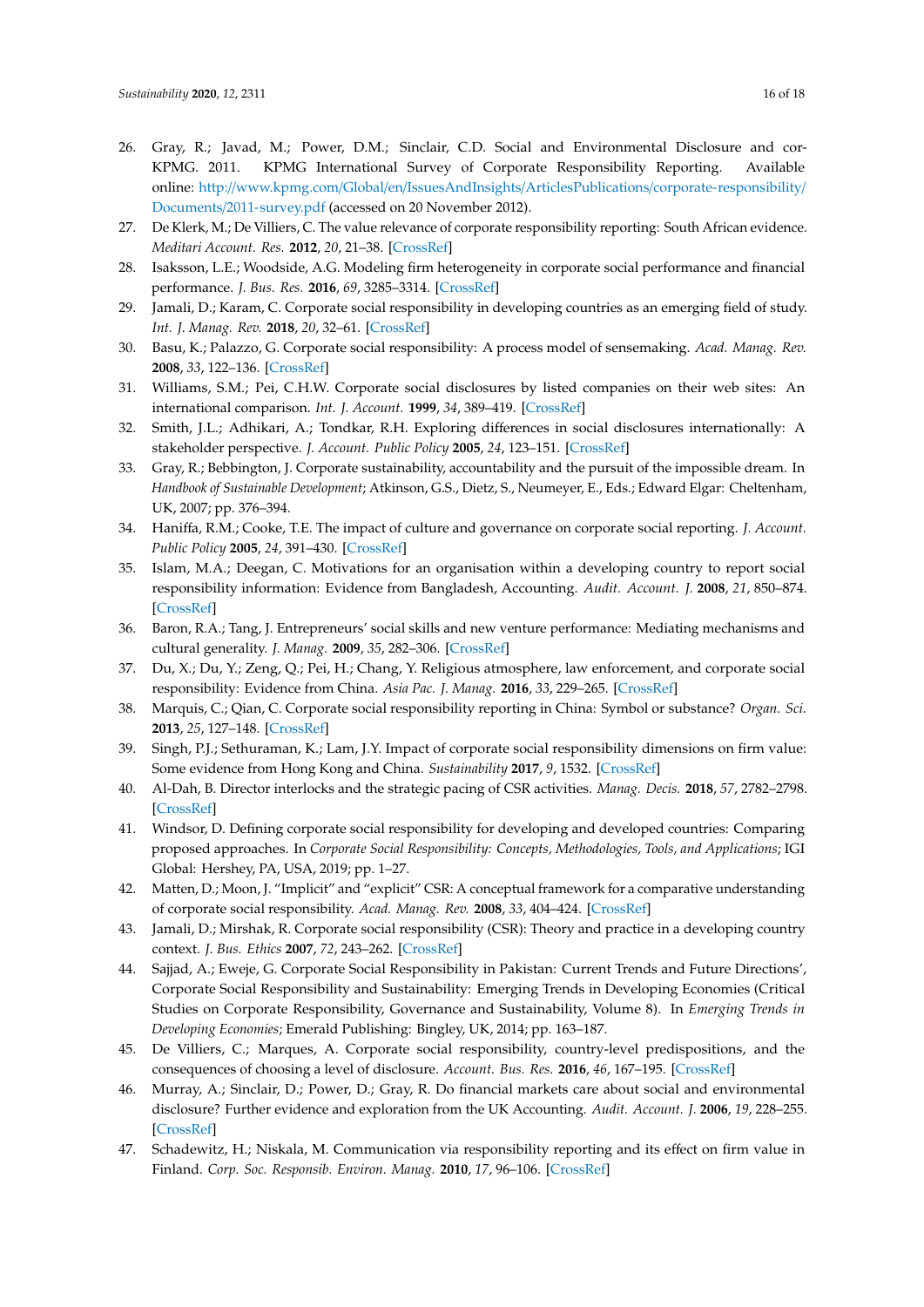- <span id="page-17-0"></span>48. Jiang, F.; Kim, K.A. Corporate governance in China: A modern perspective. *J. Corp. Financ.* **2015**, *32*, 190–216. [\[CrossRef\]](http://dx.doi.org/10.1016/j.jcorpfin.2014.10.010)
- <span id="page-17-1"></span>49. Beaver, W. *Financial Reporting: An Accounting Revolution*, 3rd ed.; Prentice Hall: Upper Saddle River, NJ, USA, 1998.
- <span id="page-17-2"></span>50. Diamond, D.W.; Verrecchia, R.E. Disclosure, liquidity, and the cost of capital. *J. Financ.* **1991**, *46*, 1325–1359. [\[CrossRef\]](http://dx.doi.org/10.1111/j.1540-6261.1991.tb04620.x)
- <span id="page-17-3"></span>51. Gilson, R.J.; Kraakman, R.H. The mechanisms of market efficiency. *Va. Law Rev.* **1984**, *70*, 549–644. [\[CrossRef\]](http://dx.doi.org/10.2307/1073080)
- <span id="page-17-4"></span>52. Merton, R.C. A simple model of capital market equilibrium with incomplete information. *J. Financ.* **1987**, *42*, 483–510. [\[CrossRef\]](http://dx.doi.org/10.1111/j.1540-6261.1987.tb04565.x)
- <span id="page-17-5"></span>53. Thévenoz, L.; Bahar, R. Conflicts of interest: Disclosure, incentives and the market. In *Conflicts of Interest: Corporate Governance and Financial Markets*; Thévenoz, L., Bahar, R., Eds.; Kluwer Law International: Alphen aan den Rijn, The Netherland, 2007; pp. 1–29.
- <span id="page-17-6"></span>54. Healy, P.; Palepu, K.G. Information asymmetry, corporate disclosure, and capital markets: A review of empirical disclosure literature. *J. Account. Econ.* **2001**, *31*, 405–440. [\[CrossRef\]](http://dx.doi.org/10.1016/S0165-4101(01)00018-0)
- <span id="page-17-7"></span>55. Cooper, K.; Keim, G.D. The economic rationale for the nature and extent of corporate financial disclosure regulation: A critical assessment. *J. Account. Public Policy* **1983**, *2*, 189–205. [\[CrossRef\]](http://dx.doi.org/10.1016/0278-4254(83)90024-8)
- <span id="page-17-8"></span>56. Eisenhardt, K.M. Agency theory: An assessment and review. *Acad. Manag. Rev.* **1989**, *14*, 57–74. [\[CrossRef\]](http://dx.doi.org/10.5465/amr.1989.4279003)
- <span id="page-17-9"></span>57. Jain, T.; Aguilera, R.V.; Jamali, D. Corporate stakeholder orientation in an emerging country context: A longitudinal cross industry analysis. *J. Bus. Ethics* **2017**, *143*, 701–719. [\[CrossRef\]](http://dx.doi.org/10.1007/s10551-016-3074-1)
- <span id="page-17-10"></span>58. Qian, W.; Schaltegger, S. Revisiting carbon disclosure and performance: Legitimacy and management views. *Br. Account. Rev.* **2017**, *49*, 365–379. [\[CrossRef\]](http://dx.doi.org/10.1016/j.bar.2017.05.005)
- <span id="page-17-11"></span>59. Shabana, K.M.; Buchholtz, A.K.; Carroll, A.B. The institutionalization of corporate social responsibility reporting. *Bus. Soc.* **2017**, *56*, 1107–1135. [\[CrossRef\]](http://dx.doi.org/10.1177/0007650316628177)
- <span id="page-17-12"></span>60. Lorraine, N.H.J.; Collison, D.J.; Power, D.M. An analysis of the stock market impact of environmental performance information. *Account. Forum* **2004**, *28*, 7–26. [\[CrossRef\]](http://dx.doi.org/10.1016/j.accfor.2004.04.002)
- <span id="page-17-13"></span>61. Curran, M.M.; Moran, D. Impact of the FTSE4Good Index on firm price: An event study. *J. Environ. Manag.* **2007**, *82*, 529–537. [\[CrossRef\]](http://dx.doi.org/10.1016/j.jenvman.2006.02.010)
- <span id="page-17-14"></span>62. Wang, Q.; Dou, J.; Jia, S. A meta-analytic review of corporate social responsibility and corporate financial performance: The moderating effect of contextual factors. *Bus. Soc.* **2016**, *55*, 1083–1121. [\[CrossRef\]](http://dx.doi.org/10.1177/0007650315584317)
- <span id="page-17-15"></span>63. Ali, W.; Frynas, J.G.; Mahmood, Z. Determinants of corporate social responsibility (CSR) disclosure in developed and developing countries: A literature review. *Corp. Soc. Responsib. Environ. Manag.* **2017**, *24*, 273–294. [\[CrossRef\]](http://dx.doi.org/10.1002/csr.1410)
- <span id="page-17-16"></span>64. Cheng, S.; Lin, K.Z.; Wong, W. Corporate social responsibility reporting and firm performance: Evidence from China. *J. Manag. Gov.* **2016**, *20*, 503–523. [\[CrossRef\]](http://dx.doi.org/10.1007/s10997-015-9309-1)
- <span id="page-17-17"></span>65. Li, Q.; Luo, W.; Wang, Y.; Wu, L. Firm performance, corporate ownership, and corporate social responsibility disclosure in China. *Bus. Ethics* **2013**, *22*, 159–173. [\[CrossRef\]](http://dx.doi.org/10.1111/beer.12013)
- <span id="page-17-18"></span>66. Ye, K.; Zhang, R. Do lenders value corporate social responsibility? Evidence from China. *J. Bus. Ethics* **2011**, *104*, 197–206. [\[CrossRef\]](http://dx.doi.org/10.1007/s10551-011-0898-6)
- <span id="page-17-19"></span>67. Cho, C.H.; Michelon, G.; Patten, D.M.; Roberts, R.W. CSR disclosure: The more things change? Accounting. *Audit. Account. J.* **2015**, *28*, 14–35. [\[CrossRef\]](http://dx.doi.org/10.1108/AAAJ-12-2013-1549)
- <span id="page-17-20"></span>68. Cahan, S.F.; De Villiers, D.; Jeter, D.C.; Naikers, V.; Van Staden, C.J. Are CSR Disclosures Value Relevant? Cross-Country Evidence. *Eur. Account. Rev.* **2016**, *25*, 579–611. [\[CrossRef\]](http://dx.doi.org/10.1080/09638180.2015.1064009)
- <span id="page-17-21"></span>69. Plumlee, M.; Brown, D.; Hayes, R.M.; Marshall, R.S. Voluntary environmental disclosure quality and firm value: Further evidence. *J. Account. Public Policy* **2015**, *34*, 336–361. [\[CrossRef\]](http://dx.doi.org/10.1016/j.jaccpubpol.2015.04.004)
- <span id="page-17-22"></span>70. Peloza, J.; Falkenberg, L. The role of collaboration in achieving corporate social responsibility objectives. *Calif. Manag. Rev.* **2009**, *51*, 95–113. [\[CrossRef\]](http://dx.doi.org/10.2307/41166495)
- <span id="page-17-23"></span>71. Waddock, S.A.; Graves, S.B. The corporate social performance–financial performance link. *Strateg. Manag. J.* **1997**, *18*, 303–319. [\[CrossRef\]](http://dx.doi.org/10.1002/(SICI)1097-0266(199704)18:4<303::AID-SMJ869>3.0.CO;2-G)
- <span id="page-17-24"></span>72. McGuire, J.B.; Schneeweis, T.; Branch, B. Perceptions of firm quality: A cause or result of firm performance. *J. Manag.* **1990**, *16*, 167–180. [\[CrossRef\]](http://dx.doi.org/10.1177/014920639001600112)
- <span id="page-17-25"></span>73. Godfrey, P.C.; Merrill, C.B.; Hansen, J.M. The relationship between corporate social responsibility and shareholder value: An empirical test of the risk management hypothesis. *Strateg. Manag. J.* **2009**, *30*, 425–445. [\[CrossRef\]](http://dx.doi.org/10.1002/smj.750)